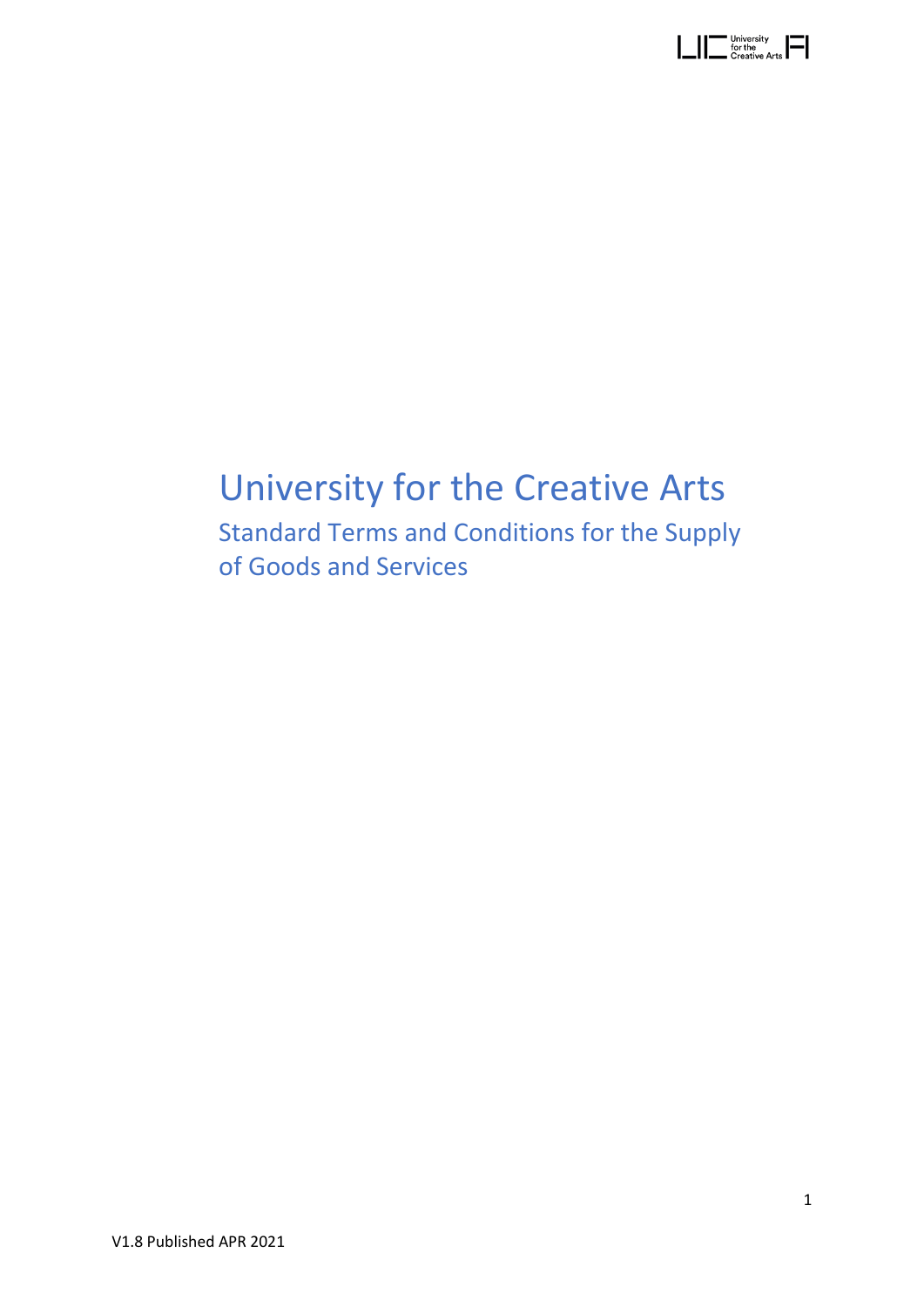

# **UCA Standard Terms and Conditions for the Supply of Goods and Services**

#### **1.0 Purchase Orders**

1.1 The Purchase Order constitutes an offer by UCA for the Creative Arts (UCA) to purchase the Goods and/or Services on the terms contained in such Purchase Order, subject to these Conditions, which shall apply to the Contract to the exclusion of all other terms and conditions (whether previously issued by UCA or appearing on any documentation issued by the Supplier).

1.2 These Conditions or any part of the Purchase Order can only be varied by express written agreement between UCA and the Supplier. These Conditions shall apply whether or not a Purchase Order has been issued by UCA.

1.3 A Purchase Order shall be accepted when the Supplier either expressly gives notice of acceptance or by implication when the Supplier takes steps to fulfil the Purchase Order.

1.4 The Goods and/or Services shall not normally be provided in part or in instalments however if this occurs then the contract shall be treated as single and not severable provided that failure to deliver any one instalment or part in accordance with the Contract shall entitle UCA to exercise the rights under Clause 10.

1.5 For the avoidance of doubt, except for any minimum quantities set out in the Purchase Order, no minimum purchase or volume commitment in relation to Goods or Services is granted by UCA and the entering into a series of Purchase Orders does not constitute a long-term supply agreement.

1.6 The Supplier shall notify UCA in writing of any actual, potential or possible conflict of interests on its part in contracting with UCA for the provision of the Goods and/or Services, as soon as it becomes aware of the same, or suspects that the same may have arisen.

#### **2.0. Price and Payment**

2.1 The Price for the Goods and/or Services shall (unless stated otherwise in the Purchase Order) be:

2.1.1 exclusive of any applicable Value Added Tax (VAT) (which shall be payable by UCA in addition subject to receipt of a valid VAT invoice); and

2.1.2 inclusive of all charges for packaging, freight, carriage, insurance, delivery of the Goods at the Delivery Address and inclusive of all charges for insurance and all expenses incurred by the Supplier in carrying out the Services and any duties, tariffs, taxes or levies (other than VAT).

2.2 The Price may not be increased without UCA's written consent.

2.3 Payment is subject to a Purchase Order having been concluded in respect of the provision of Goods and/or Services. Provided the Goods and/or Services have been supplied in accordance with the provisions of the Contract, UCA Terms of payment are the weekly BACS payment run following one month after the date of a valid invoice. Invoices must be addressed according to the instructions on the purchase order and must quote the full Purchase Order number and the UCA Supplier ID Number. Invoices must be received within one year of the date of the Purchase Order. UCA shall not be responsible for delays in payment caused by a failure to comply with UCA's invoicing instructions.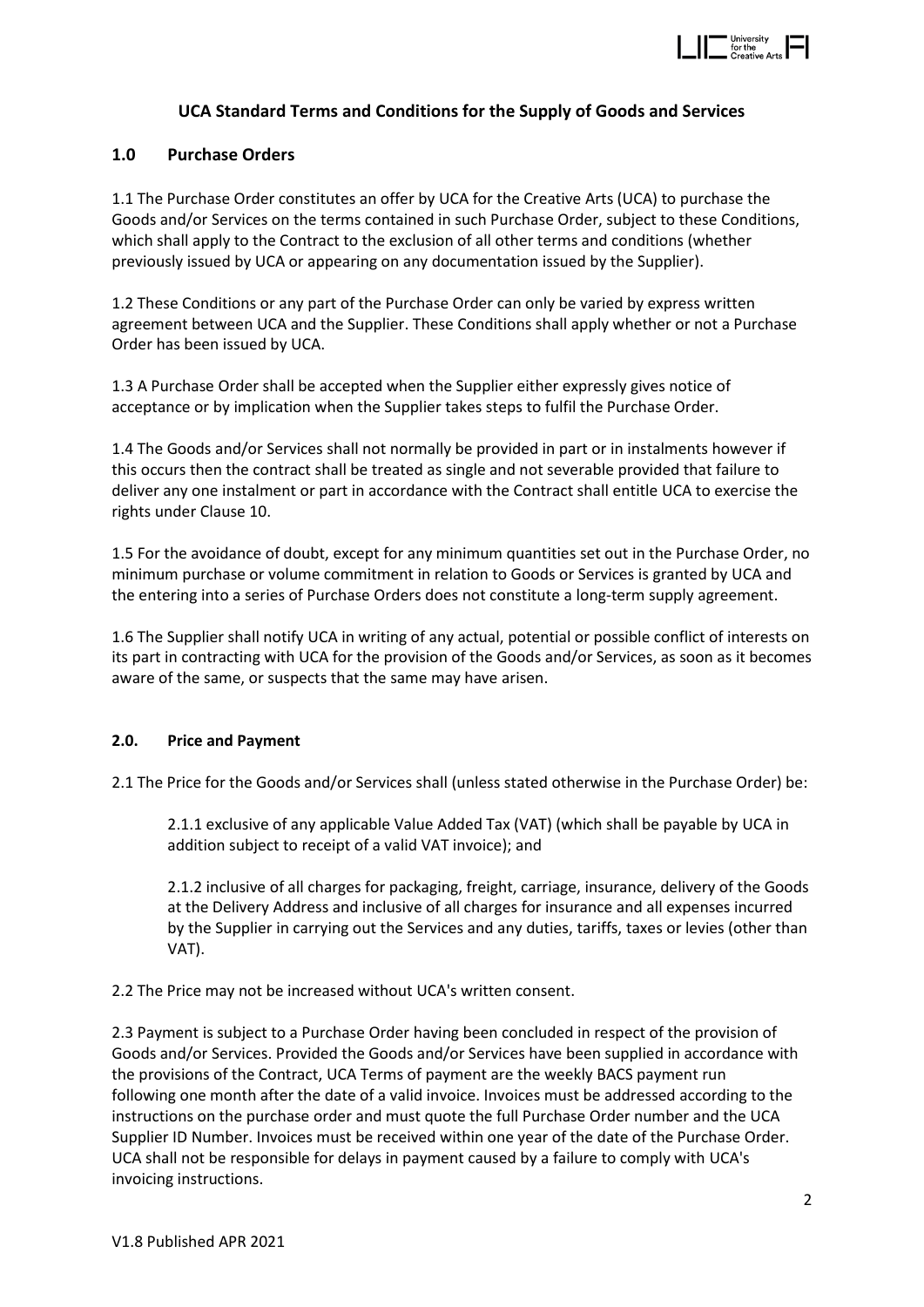

2.4 UCA may set off against the Price any sums owed to it by the Supplier.

2.5 UCA is entitled to all discounts or special terms negotiated by or granted to the Purchasing Consortium, and other public bodies having power to negotiate on behalf of universities. UCA, as an educational establishment, will also be entitled to all discounts provided by the Supplier to educational establishments. The Supplier shall ensure that the Price invoiced to UCA reflects each of the above forms of discount whenever they apply.

2.6 If the services performed by the Supplier exceed those Services set out in the Purchase Order or the goods provided by the Supplier exceed those Goods set out in the Purchase Order, UCA shall not be bound to pay for the excess Goods and/or Services.

2.7 Where UCA disputes an invoice, the following procedure shall be followed:

2.7.1 UCA shall inform the Supplier of the reason for disputing the invoice.

2.7.2 the Supplier shall escalate the matter to personnel of sufficient seniority to make strategic decisions relating to invoicing and finances and to resolve the matter.

2.7.3 the Supplier shall deal with all matters relating to the invoicing dispute in a timely fashion and shall provide UCA with all information it reasonably requires in relation to the matter and

2.7.4 both parties will act in good faith at all times in relation to the dispute.

#### **3.0. Supply of Goods**

3.1 The Supplier shall ensure in relation to the Goods supplied to UCA:

3.1.1 that the quantity, quality and description of the Goods shall be as specified in the Purchase Order and comply with any description, pattern, sample or specification given by UCA, or, where no such description, pattern, sample or specifications are given, be of the best in their respective kind.

3.1.2 that the Goods are of satisfactory quality (within the meaning of the Sale of Goods Act 1979, as amended), free from defect and fit for the purpose held out by the Supplier or made known to the Supplier by UCA.

3.1.3 that the Goods are capable of all standards of performance specified in the Contract

3.1.4 that the Goods comply with all statutes, regulations and codes of practice that apply to such Goods and, in particular, to such matters as concern the safety and health and welfare of all persons into whose hands the Goods may come; and

3.1.5 that the Goods are properly packed and secured in such manner as to ensure that they are delivered in good condition.

3.2 The Supplier warrants to UCA that, in addition to the terms implied into the Contract by statute from time to time and without prejudice to Clause 3.1 above, the Goods (and/or their importation, use or resale) will not infringe the intellectual property rights (IPR) of any other person.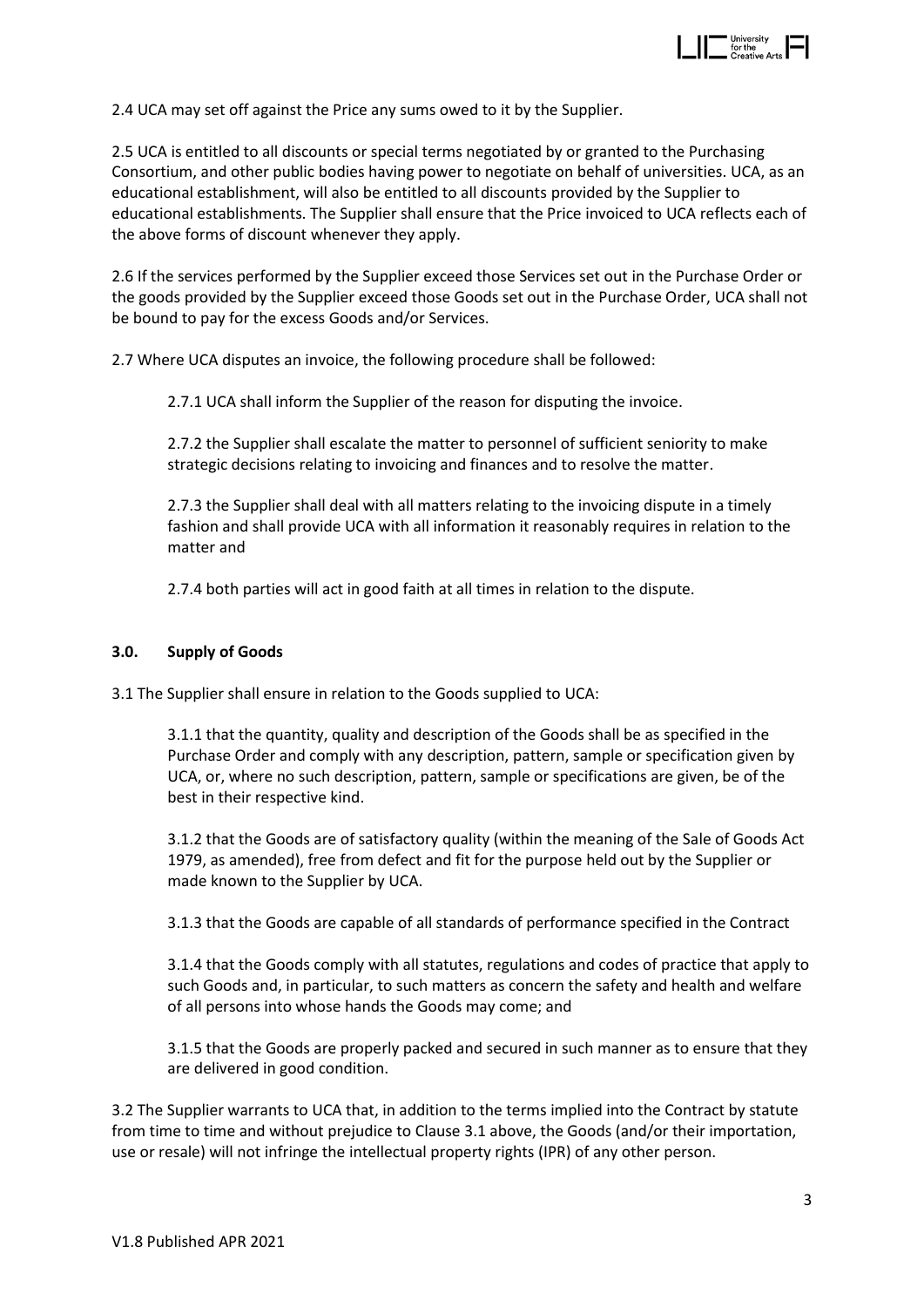

3.3 The Supplier hereby grants to UCA, or (where the Supplier is not the holder of the applicable rights) undertakes to procure the grant to UCA of, an irrevocable, worldwide, royalty-free licence of all IPR required in connection with the Goods.

3.4 The Supplier shall comply with all applicable regulations or other legal requirements concerning the manufacture, packaging and delivery of the Goods (including, where relevant, the Modern Slavery Act 2015, the Criminal Finances Act 2017, the Bribery Act 2010) and shall obtain and maintain in force all licences, permissions, authorisations and permits needed to supply the Goods in accordance with the terms of the Contract. The Supplier shall maintain a complete set of records to trace the supply chain of all Goods provided to UCA in connection with the Contract.

3.5 If as a result of inspection or testing UCA is not satisfied that the Goods will comply in all respects with the Contract and UCA so informs the Supplier within seven days of inspection or testing, the Supplier shall take such steps as are necessary to ensure compliance and if such steps are not taken to UCA's satisfaction, UCA may withdraw its Purchase Order without any liability to the Supplier.

3.6 UCA shall be entitled, on reasonable notice, to carry out (either itself or through its professional advisers) an audit of the books and records of the Supplier to the extent that they relate to the supply (including manufacture) of the Goods.

3.7 Without prejudice to any other obligation or warranty of the Supplier under this Contract, including in this Clause 3, the Supplier warrants that:

3.7.1 the Supplier shall promptly make good at the Supplier's expense any defect in the Goods that UCA discovers under proper usage during the first twelve months of actual use or twelve months from the date of acceptance by UCA whichever period shall expire first. Such defects may arise from the Supplier's faulty design, the Supplier's erroneous instructions as to use or inadequate or faulty materials or poor workmanship or any other breach of the Supplier's obligations whether in this Contract or at law.

3.7.2 repairs or replacements will themselves be covered by the Supplier's for a period of twelve months from acceptance by UCA.

3.7.3 the Supplier will ensure that compatible spares are available to facilitate repairs (where applicable) for a period of at least ten years from the date of delivery of the Goods.

#### **4.0. Delivery and Acceptance of Goods**

4.1 The Supplier shall ensure that the Goods are securely packaged and clearly addressed to the person named on the Purchase Order.

4.2 The Supplier shall ensure that each delivery of Goods is accompanied by a delivery note stating the Purchase Order number, quantity and exact description of each article of Goods supplied, the name and department of the individual who issued the Purchase Order and the UCA unique Supplier ID Number. Inclusion of the UCA unique supplier number on invoices and delivery notes will avoid potential payment delays.

4.3 The Supplier must ensure a signature acknowledging receipt of the Goods by a member of UCA's staff is obtained on delivery.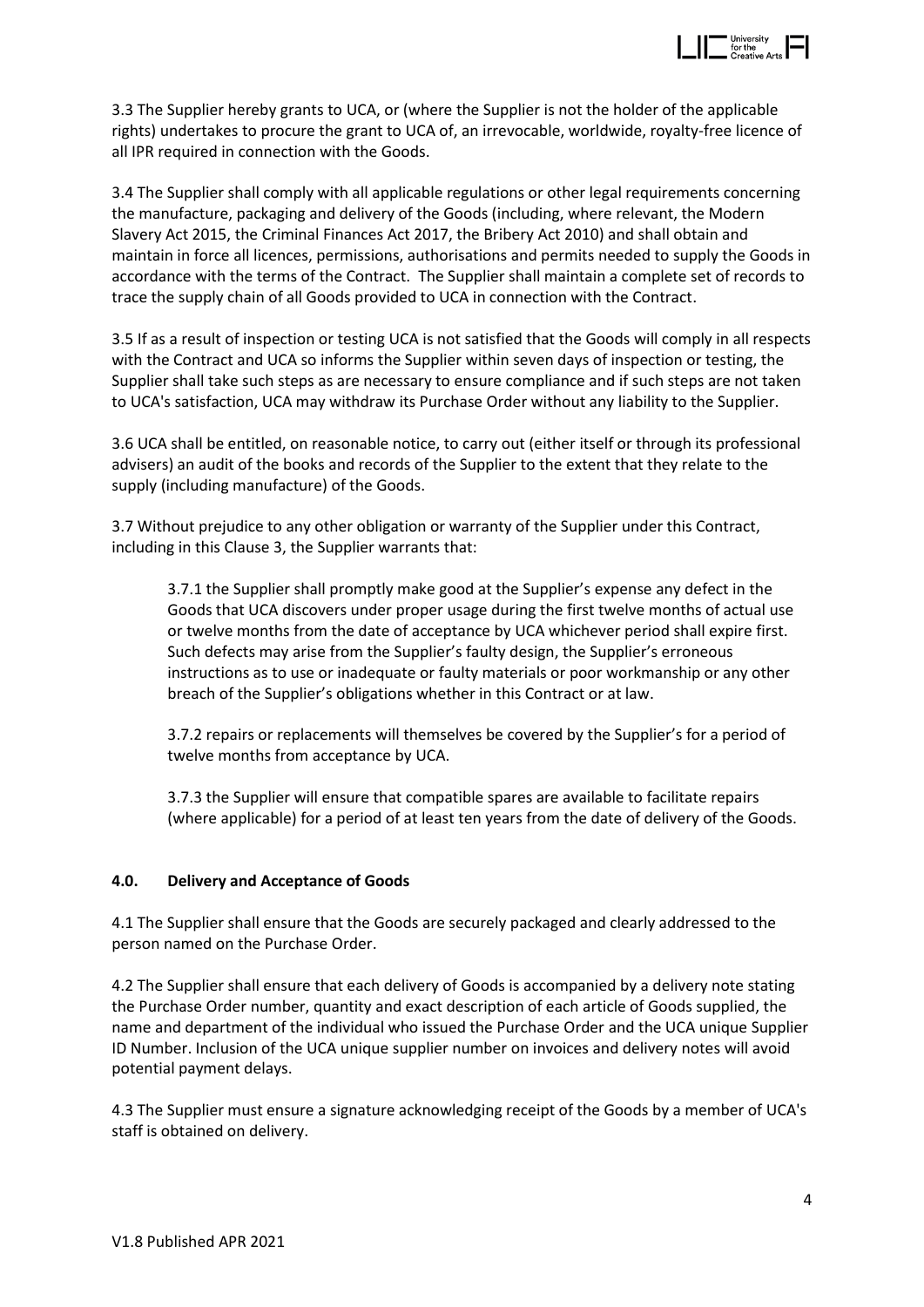

4.4 The Goods shall be delivered to the Delivery Address, weekdays, during UCA's ordinary business hours (0730 - 1600) where the date of delivery is fixed after the placing of the Purchase Order, on the date agreed by UCA and the Supplier. "Delivery" shall take place at the Delivery Address when all of the Goods have been unloaded from the vehicle of the Supplier or any carrier appointed by the Supplier and a signature acknowledging receipt of the Goods by an authorised member of UCA's staff is obtained.

4.5 UCA shall be entitled to reject any of the Goods delivered which are not in accordance with the Contract. Notwithstanding the provisions of Clause 4.3, UCA shall not be deemed to have accepted any of the Goods until it has had a reasonable time to inspect them following delivery or, if later, within a reasonable time after any latent defect in the Goods has become apparent.

4.6 If the Goods are delivered to UCA in excess of the quantities set out in the Contract, UCA shall not be bound to pay for the excess and any excess shall be and shall remain at the Supplier's risk and shall be returnable at the Supplier's expense.

4.7 The Supplier shall be responsible for collecting any rejected Goods or any Goods delivered which are in excess of the quantity set out in the Contract and shall reimburse any costs incurred by UCA in respect of storage or otherwise.

4.8 UCA shall not be obliged to safeguard or return to the Supplier any goods, packaging or packing materials for the Goods, wrongly delivered to UCA whether or not any of the Goods are accepted by UCA.

#### **5. Risk and Title in Goods**

5.1 Risk of damage to or loss of the Goods ordered by UCA shall pass to UCA upon Delivery in accordance with the Contract. Pending such delivery, the Supplier shall maintain sufficient insurance cover against risk of loss or damage to the Goods.

5.2 Without prejudice to UCA's right of rejection, title to and property in the Goods shall pass to UCA upon Delivery, unless payment is made prior to Delivery, in which case, without prejudice to the terms of Clause 5.1, title and property shall pass to UCA once payment has been made.

#### **6. Supply of Services**

6.1 The Supplier shall perform the Services in accordance with the particulars set out in the Purchase Order and the requirements under these Conditions.

6.2 The Supplier warrants that it is entitled to enter into the Contract and that (without prejudice to the statutory terms implied in the favour of UCA by the Supply of Goods and Services Act 1982 and any other statute) it shall ensure that the Services are performed at all times:

6.2.1 with all reasonable skill and care and in accordance with the generally recognised commercial practices and standards prevailing in the industry for similar services from time to time and in such way that the applicable Service Levels are met or exceeded.

6.2.2 by suitably qualified and experienced personnel.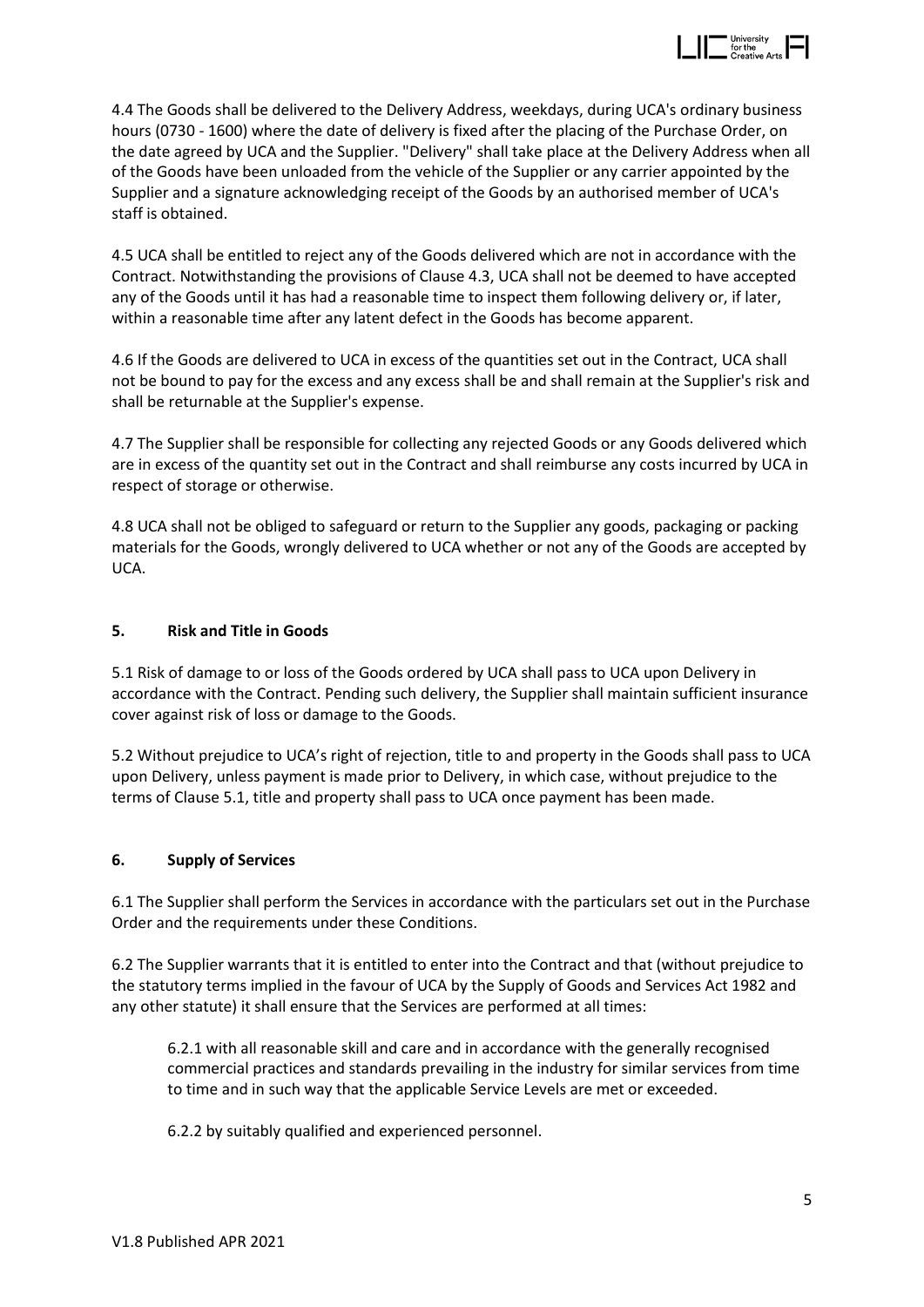

6.2.3 in full cooperation with UCA, truthfully, accurately, loyally and in good faith towards UCA.

6.2.4 in accordance with all applicable laws, rules and regulations (including, where relevant, the Modern Slavery Act 2015, the Criminal Finances Act 2017, the Bribery Act 2010 and any World Trade Organisation agreements, European Community directives and UK legislation governing tendering and contractual procedures, and that any necessary licences and consents are in place before the performance of the Services commences.

6.2.5 without doing any act or thing which would or might be expected to damage the reputation of UCA.

6.2.6 in accordance with any health and safety or other codes of conduct issued by UCA from to time and any other reasonable directions of UCA; and

6.2.7 in accordance with the description of the Services as set out in the Purchase Order.

6.2.8 the supplier warrants and undertakes to be fully aware of the provisions of the Modern Slavery Act 2015 and that the supplier has not and will not commit any act or omission which would place the UCA in breach of the Act, whether in connection with the Contract or otherwise. The supplier shall be liable for and will indemnify UCA against any expense, liability, loss, claim or proceedings whatsoever in respect of any breach by them of the provisions of this clause. In the event of any breach by the supplier of the provisions of this clause, UCA shall be entitled by notice to the supplier to terminate the Contract.

6.3 The Supplier shall ensure that it and (if applicable) its personnel shall have sufficient resources and time to perform the Services promptly and in accordance with the Contract.

6.4 Where specified in the contract or purchase order and/or otherwise reasonably required by the University, the Supplier shall provide regular reports to the University summarising the extent to which the Supplier has met the Service Levels and any other details so required by the University.

6.5 The Supplier shall ensure that the Key Personnel (if any) named in the Purchase Order or, if no Key Personnel are named, the same team of personnel perform the Services throughout the duration of the Contract unless agreed otherwise in advance in writing by the University.

6.6 The Supplier shall ensure that all personnel attending the University shall, on arrival, present themselves to the appropriate University personnel and comply with such other security arrangements as the University may specify from time to time. All personnel must receive authorisation from a member of the University's staff before entering the University's premises or commencing any work on the University's premises.

6.7 While on the University's premises, the Supplier shall comply with the requirements of the Health and Safety at Work etc Act 1974 and any other acts, regulations and codes of practice relating to health and safety, which may apply to personnel working at the University in the performance of its obligations under the Contract, including any health and safety measures implemented by the University in respect of the Suppliers' personnel and other persons working there. The Supplier shall ensure that its health and safety policy statement (as required by the Health and Safety at Work etc Act 1974) is made available to the University on request.

6.8 The Supplier shall maintain a complete set of records to trace the supply chain of all Services provided to the University in connection with the Contract.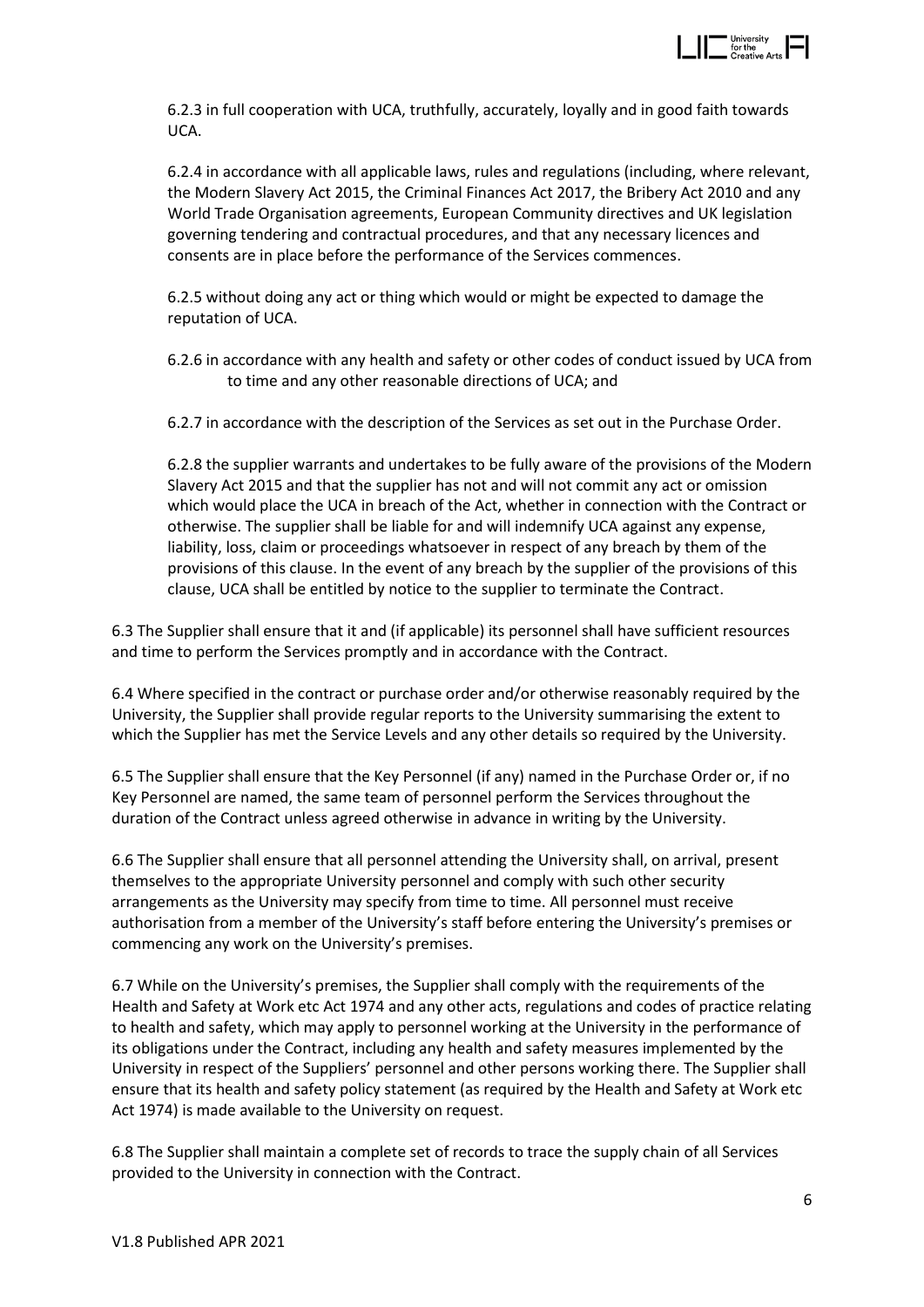

6.9 The University shall be entitled, on reasonable notice, to carry out (either itself or through its professional advisers) an audit of the books and records of the Supplier to the extent that they relate to the performance of the Services.

6.10 Without prejudice to any other obligation or warranty of the Supplier under this Contract, including in this Clause 7, the Supplier warrants that:

6.10.1 the Supplier shall promptly make good at the Supplier's expense any defect in the Deliverables relating to the Services that the University discovers under proper usage during the term of the contract. Such defects may arise from the Supplier's faulty design or delivery of the Deliverables, the Supplier's erroneous instructions as to use or inadequate or faulty materials or poor workmanship or any other breach of the Supplier's obligations whether in this Contract or at law.

6.10.2 repairs or replacements of defective Deliverables of the Services will themselves be covered by the Supplier's warranty.

6.10.3 the Supplier shall promptly make good any defect relating to Service Levels or otherwise in the provision of the Services that the University discovers.

#### **7. Status of Personnel**

7.1 The parties agree nothing in the Contract will render the Supplier (where contracting individually), nor any of its personnel, an employee, officer, worker, agent or partner of the University and the Supplier will not hold itself out as such and will procure that none of its personnel will hold themselves out as such.

7.2 Neither the Supplier nor any of its personnel will be entitled to benefit from or participate in any policies, schemes or other arrangements which exist for the benefit of employees of the University.

7.3 The Contract constitutes a contract for the provision of Goods and/or Services and not a contract of employment and accordingly the Supplier will be fully responsible for and will indemnify the University on a continuing basis for and in respect of any payments of the following:

7.3.1 any income tax, National Insurance and Social Security contributions and any other liability, deduction, contribution, assessment or claim arising from or made in connection with the Contract or any payment or benefit received by the Supplier and/or its personnel in respect of the provision of Goods and/or Services. The Supplier will further indemnify the University against all reasonable costs, expenses and any penalty, fine or interest incurred or payable by the University in connection with or in consequence of any such liability, deduction, contribution, assessment or claim.

7.3.2 any liability for any employment-related claim or any claim based on employee or worker status (including reasonable costs and expenses) brought by the Supplier and/or its personnel against the University or arising out of or in connection with the provision of the Goods and/or Services.

7.4 If the Supplier ceases for whatever reason to provide the Goods and/or Services (or any part of the Services) under the Contract, the Supplier agrees to reassign the Supplier's employees or other personnel engaged in providing the Goods and/or Services which are ceasing to other parts of its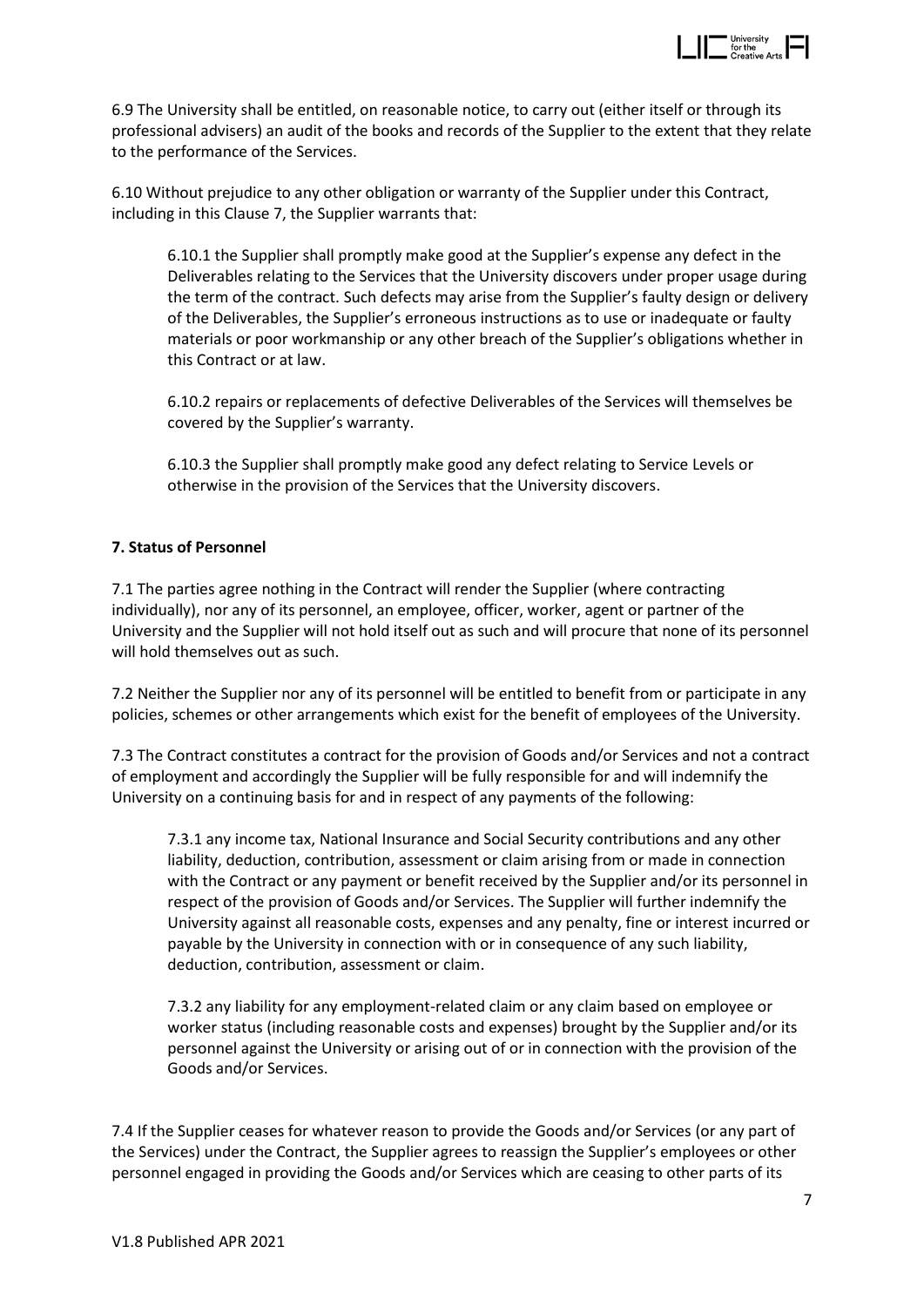

business and to otherwise ensure that they do not transfer, whether under TUPE or howsoever otherwise, to the University, or to any replacement supplier.

7.5 Notwithstanding Clause 7.4, if any person claims or it is determined that his/her contract of employment has been transferred to the University or any replacement supplier as a result of the Supplier ceasing to provide the Goods and/or Services (or any part of the Services) then the Supplier shall indemnify and keep indemnified the University and any replacement Supplier against any and all costs (including reasonable legal fees), awards, fines, orders, losses, liabilities, damages and expenses suffered or incurred by the University and any replacement supplier howsoever arising in relation to the relevant employee.

#### **7.6 Employment status for tax (Off-payroll working)**

7.6.1 Where the Supplier needs to be assessed in accordance with HMRC off payroll working rules, the Supplier shall provide to the University relevant information to enable the University to correctly complete the HMRC CEST tool.

7.6.2 When the Contract is deemed to be either employed status for individuals or within IR35 for organisations, the University will deduct income tax and National Insurance, Apprenticeship levy and any other levies directed by HMRC from the net value of the invoice.

#### **8. Rights in Deliverables**

#### The Supplier hereby:

8.1 Warrants that it is or shall be the sole and unencumbered owner of all Intellectual Property Rights in any Deliverables and that nothing in the performance of the Services or the Deliverables (or any exploitation thereof by the University) will infringe any right whatsoever of any third party.

8.2 Irrevocably assigns to the University with full title guarantee the Intellectual Property Rights, whether vested, contingent or future, in any Deliverables for the full period thereof, including any extensions or renewals, and including all rights of action accrued at the date of this assignment or which may accrue hereafter.

8.3 Undertakes to do all acts and execute all documents which may be necessary to confirm the title of the University to the Intellectual Property Rights so assigned.

8.4 Warrants that it has not, and shall not, grant or assign any rights of any nature in any deliverables to any third party whatsoever in any part of the world.

8.5 Warrants that the Intellectual Property Rights in any Deliverables is assigned to the University free of all moral rights; and warrants that it has all the applicable permissions and licenses and has fulfilled any other relevant requirements required to copy and provide to the University any third party documentation or information in whatever format provided as part of the Services, and that any such documentation shall be appropriately labelled as such where not immediately identifiable.

#### **9.0 University Materials**

9.1 The University shall provide the Supplier with any University Materials reasonably requested by the Supplier to enable the Supplier to provide the Services in accordance with the Contract.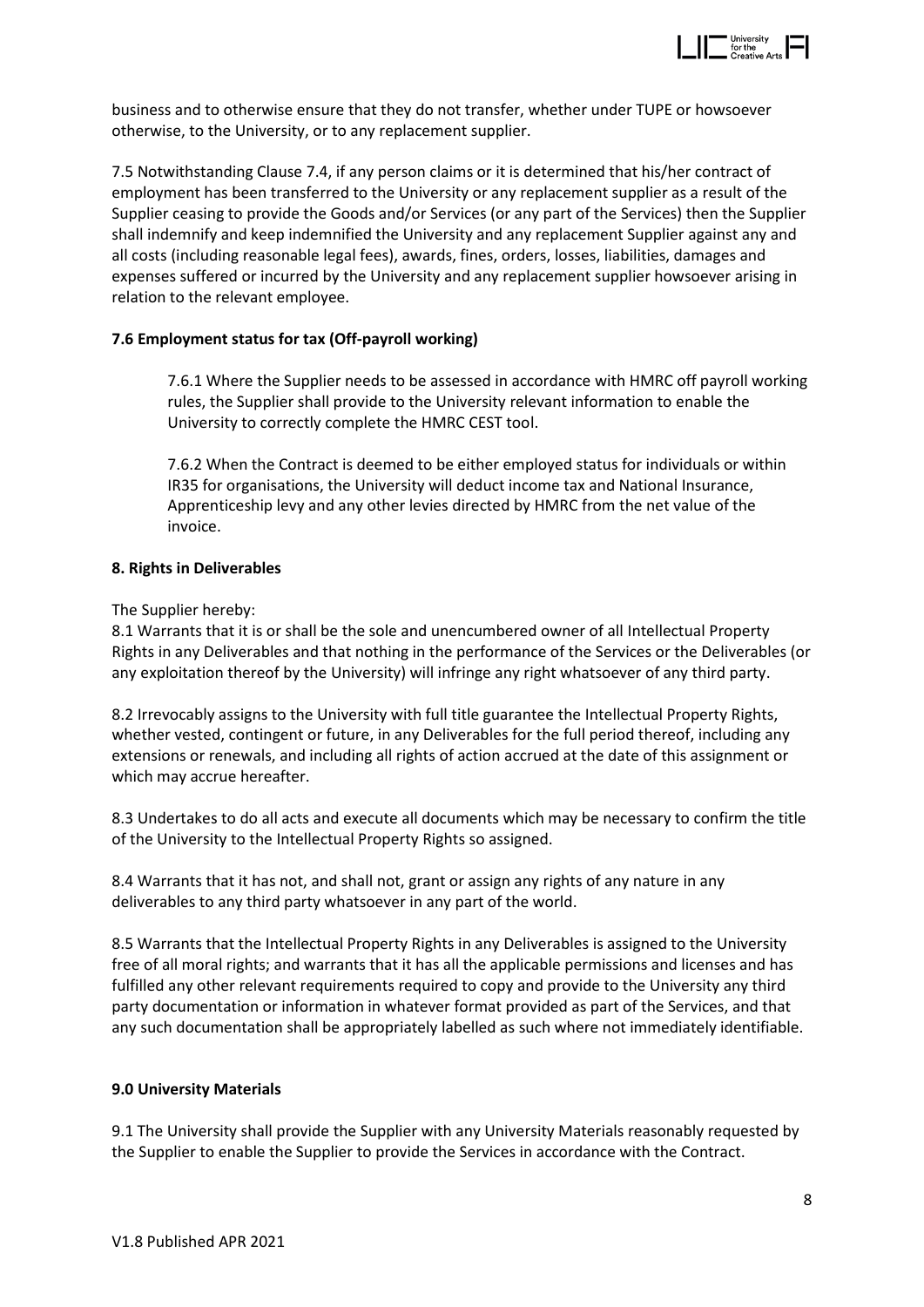

9.2 University Materials shall be and remain the University's property, and the Supplier shall maintain all such materials in good order and condition, subject, in the case of tooling, patterns and the like, to fair wear and tear. The University Materials shall be used solely for the purpose of fulfilling the Contract/Purchase Order and shall be returned to the University upon demand.

9.3 The Supplier shall be liable for any loss of or damage to any of the University Materials unless and to the extent that the Supplier is able to demonstrate that such loss or damage was caused by the University or contributed to by its negligence or default.

9.4 The Supplier shall not in any circumstances have a lien on the University Materials and shall take all steps necessary to ensure that the University's title to such University Materials and the exclusion of any lien are brought to the attention of any third party dealing with the University Materials.

#### **10.0 Remedies for Goods and/or Services not supplied in accordance with the Contract.**

10.1 Without prejudice to any other right or remedy that the University may have (including, but not limited to, rights under the Sale of Goods Act 1979 and the Sale of Goods and Services Act 1982), if any Goods and/or Services are not supplied in accordance with the Contract, then the University shall be entitled (at its sole discretion and without liability to the Supplier) to avail itself of any one or more of the following remedies at its discretion, whether or not any part of the Goods and/or Services have been accepted by the University:

10.1.1 to rescind the Contract (namely, treat the Contract as if it is not and has never been in force)

10.1.2 to reject the Goods (in whole or in part) and return them to the Supplier at the risk and cost of the Supplier on the basis that a full refund for the Goods so returned shall be paid forthwith by the Supplier and, in relation to Services, for a full refund for Services not performed in accordance with Clause 7 to be paid forthwith by the Supplier.

10.1.3 at the University's option (and on such terms as the University may specify) to give the Supplier the opportunity at the Supplier's expense either to remedy any defect in the Goods and/ or Services or to supply replacement Goods and/or carry out any other necessary work to correct the Supplier's failure(s).

10.1.4 to refuse to accept any further deliveries of the Goods and/or to refuse to accept the provision of any further Services by the Supplier and to require immediate repayment of all sums previously paid by the University under the Contract.

10.1.5 to carry out/contract a third party to carry out at the Supplier's expense any work necessary to make the Goods comply with the Contract or to purchase substitute goods; and/or to make the Services comply with the Contract or to purchase substitute services from elsewhere and to hold the Supplier accountable for any losses and additional costs incurred by the University.

10.1.6 to claim such damages as may have been sustained in consequence of the Supplier's breach(es) of the Contract including where the University is reliant on the Delivery of Goods or delivery of Services as detailed in the Purchase Order for it to fulfil an obligation to a third party.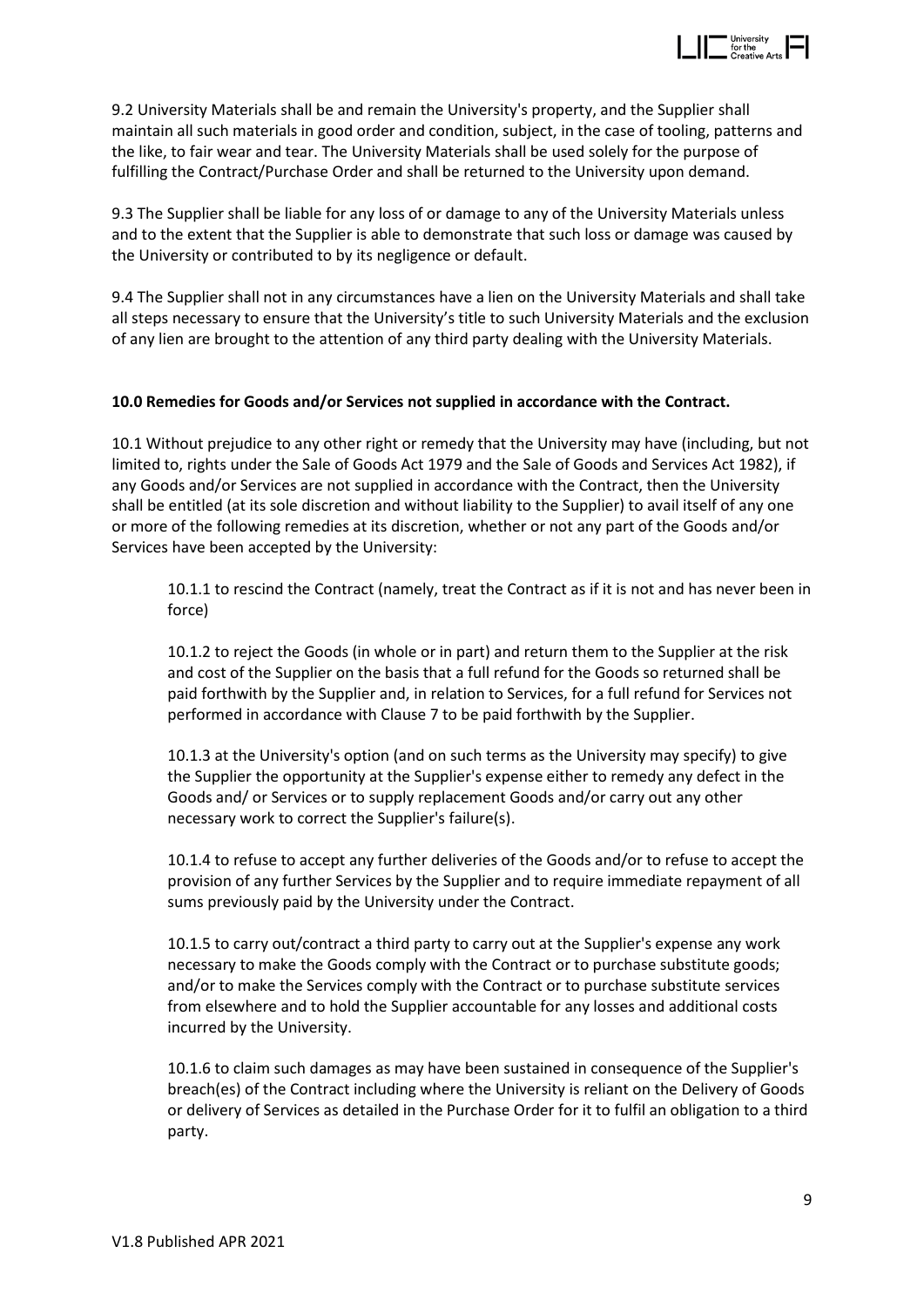

10.2 Time shall be of the essence in relation to the Supplier performing its obligations under the Contract and for the avoidance of doubt, if the Goods are not delivered or the Services are not performed by the time(s) specified in the Contract (or, where no specific time is specified, within a reasonable timeframe, such reasonable timeframe to be judged with reference to the nature of the supply in question and the University's need for such supply, as may be communicated by the University to the Supplier), the University shall be entitled to reject the delivery of the Goods and/ or the performance of the Services carried out after such date and the Supplier shall be liable for any liabilities, claims, loss, damage, costs or expense incurred by the University as a result of the failure to deliver the Goods and /or Services in accordance with the Contract and repay any sums previously paid by the University under the Contract.

#### **11. Liability and Insurance**

11.1 The Supplier shall indemnify the University in full against all claims, liabilities, losses, damages, costs and expenses (including legal expenses) awarded against or incurred or paid by the University as a result of or in connection with any defect in the Goods and/or Services, any breach of any warranty or default by the Supplier in the performance of any of its obligations under the Contract.

11.2 The Supplier shall maintain in force (and ensure that any subcontractors maintain) during the term of the Contract and for a period of six years thereafter with reputable insurance companies the following insurance policies as required covering the potential liabilities of the Supplier under the Contract (Policies):

11.2.1 employer liability insurance for not less than £10 million per claim

11.2.2 public liability insurance for not less than £10 million per claim

11.2.3 product liability insurance for not less than £10 million for claims arising from any single event and not less than £10 million in aggregate for all claims arising in any year.

11.2.4 professional indemnity insurance for not less than £5 million per claim; and

11.2.5 any other insurance policies in such amounts as specifically requested by the University and on the University's written request, the Supplier shall provide details of the cover provided under the policies.

11.3 The Supplier shall do nothing to invalidate any of the Policies.

11.4 The University's liability for any breach of the Contract or arising in any other way in relation to the subject-matter of the Contract (including negligence) will not extend to any loss of profits or any indirect or consequential loss. With the exception of those categories of loss which cannot lawfully be limited or excluded, the University's maximum liability under or in relation to the Contract (including negligence) will not exceed an amount equal to the Price of the applicable Purchase Order.

#### **12. Cancellation and Termination**

12.1 The University shall have the right at any time and for any reason (without any liability to the Supplier) to terminate the Contract in whole or in part (including any particular Purchase Order) by giving the Supplier written notice whereupon all work on the Contract shall be discontinued and the University shall pay to the Supplier fair and reasonable compensation for evidenced work-in-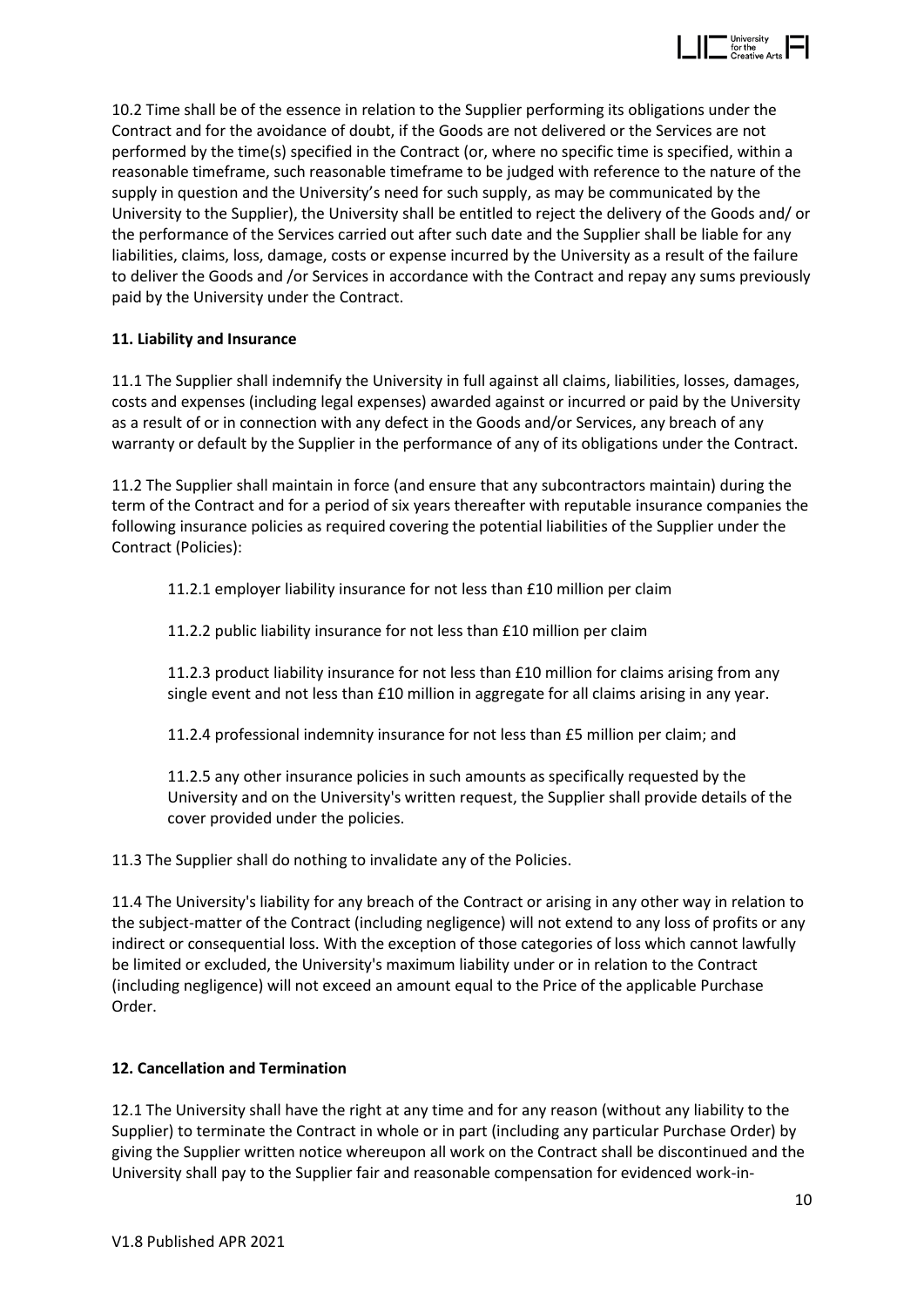

progress or costs incurred (if any) at the time of termination but such compensation shall not include loss of anticipated profits or any consequential loss.

12.2 The University shall have the right at any time by giving notice in writing to the Supplier to terminate the Contract (in whole or in part) forthwith (without any liability to the Supplier) if:

12.2.1 the Supplier commits a material breach of any of the terms and conditions of the Contract (including for the avoidance of doubt a breach of clauses 3.1.1, 3.1.2, 6.1 or 6.2) and (in the case of a material breach which is capable of remedy) fails to remedy that breach within thirty (30) days of being notified in writing (including by email) of the breach.

12.2.2 the Supplier repeatedly breaches any of the terms and conditions of the Contract in such a manner as to reasonably justify the opinion that its conduct is inconsistent with it having the intention or ability to give effect to the terms and conditions of the Contract.

12.2.3 there is a change of control of the Supplier (within the meaning of section 1124 of the Corporation Tax Act 2010).

12.2.4 any distress, execution or other process is levied upon any of the assets of the Supplier.

12.2.5 the Supplier suspends, or threatens to suspend, payment of its debts or is unable to pay its debts as they fall due or admits inability to pay its debts or is deemed unable to pay its debts within the meaning of section 123 of the Insolvency Act 1986.

12.2.6 the Supplier commences negotiations with all or any class of its creditors with a view to rescheduling any of its debts or makes a proposal for or enters into any compromise or arrangement with its creditors.

12.2.7 a petition is filed, a notice is given, a resolution is passed, or an order is made, for or in connection with the winding up of the Supplier.

12.2.8 an application is made to court, or an order is made, for the appointment of an administrator or if a notice of intention to appoint an administrator is given or if an administrator is appointed over the Supplier.

12.2.9 a floating charge holder over the assets of the Supplier has become entitled to appoint or has appointed an administrative receive.

12.2.10 a receiver is appointed over the assets of the Supplier.

12.2.11 a creditor or encumbrancer of the Supplier attaches or takes possession of, or a distress, execution, sequestration or other such process is levied or enforced on or sued against, the whole or any part of the Supplier's assets and such attachment or process is not discharged within 14 days.

12.2.12 any event occurs, or proceeding is taken, with respect to the Supplier in any jurisdiction to which it is subject that has an effect equivalent or similar to any of the events mentioned in Clauses 12.2.5 to 12.2.11 (inclusive).

12.2.13 the Supplier suspends or ceases, or threatens to suspend or cease, to carry on all or a substantial part of its business.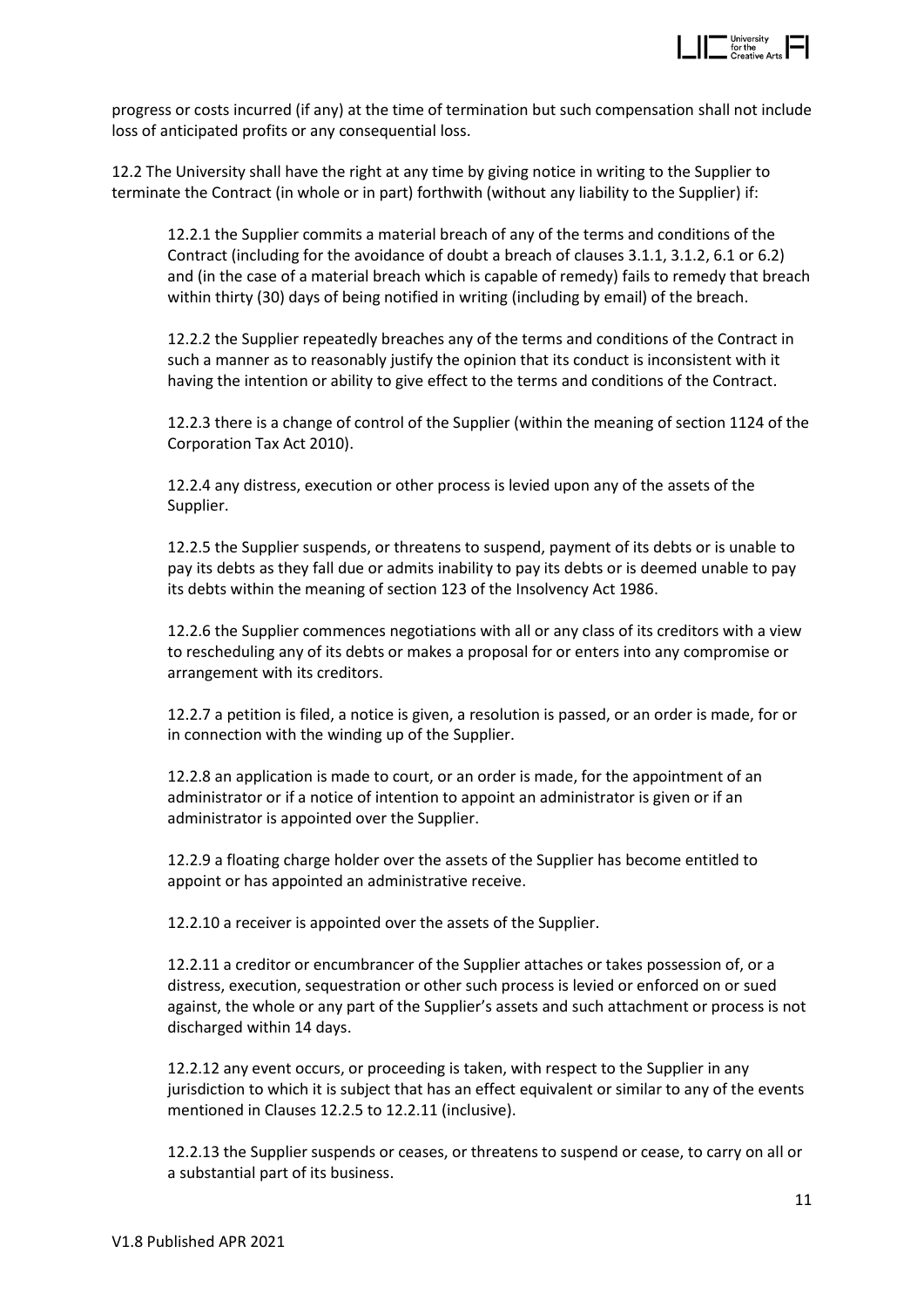

12.2.14 the financial position of the Supplier deteriorates to such an extent that in the opinion of the University the capability of the Supplier adequately to fulfil its obligations under the Contract has been placed in jeopardy or

12.2.15 the Supplier commits a breach of any of Clauses 3.4, 3.5, 6.2.4, 6.8, 15.2, 15.14, 15.15 or 15.16 by failing to comply with all applicable laws, regulations and University policies (including the Modern Slavery Act 2015, the Criminal Finances Act 2017 and the Bribery Act 2010).

12.3 The termination of the Contract, however arising, will be without prejudice to the rights and duties of the University accrued prior to termination. The conditions which expressly or impliedly have effect after termination will continue to be enforceable notwithstanding termination.

#### **13.0. Freedom of Information Act, 2000 (FOIA)**

13.1 The Supplier acknowledges that the University is subject to the requirements of the FOIA and the Environmental Information Regulations 2004 (**EIR**) and shall assist and cooperate with the University to enable the University to comply with its information disclosure obligations under the same.

13.2 The Supplier shall and shall ensure that its employees, agents, sub-contractors and any other representatives shall:

13.2.1 transfer any request for Information (as defined within the FOIA) under the FOIA or the EIR ("Request for Information") to the University as soon as practicable after receipt and in any event within two business days of receiving a Request for Information.

13.2.2 provide the University with a copy of all Information in its possession or power in the form that the University requires within five business days (or such other period as the University may specify) of the University requesting that Information and

13.2.3 provide all necessary assistance as reasonably requested by the University to respond to a Request for Information within the time for compliance set out in section 10 of FOIA or regulation 5 of EIR.

13.3 The University shall be responsible for determining whether any Information:

13.3.1 is exempt from disclosure in accordance with the provisions of FOIA or EIR; and/or

13.3.2 is to be disclosed in response to a Request for Information.

13.4 The Supplier acknowledges that the University may be obliged under the FOIA or EIR to disclose Information, in some cases even where that Information is commercially sensitive provided that the University take reasonable steps, where appropriate, to give the Supplier advanced notice, or failing that, to draw the disclosure to the Supplier's attention as soon as practicable after any such disclosure.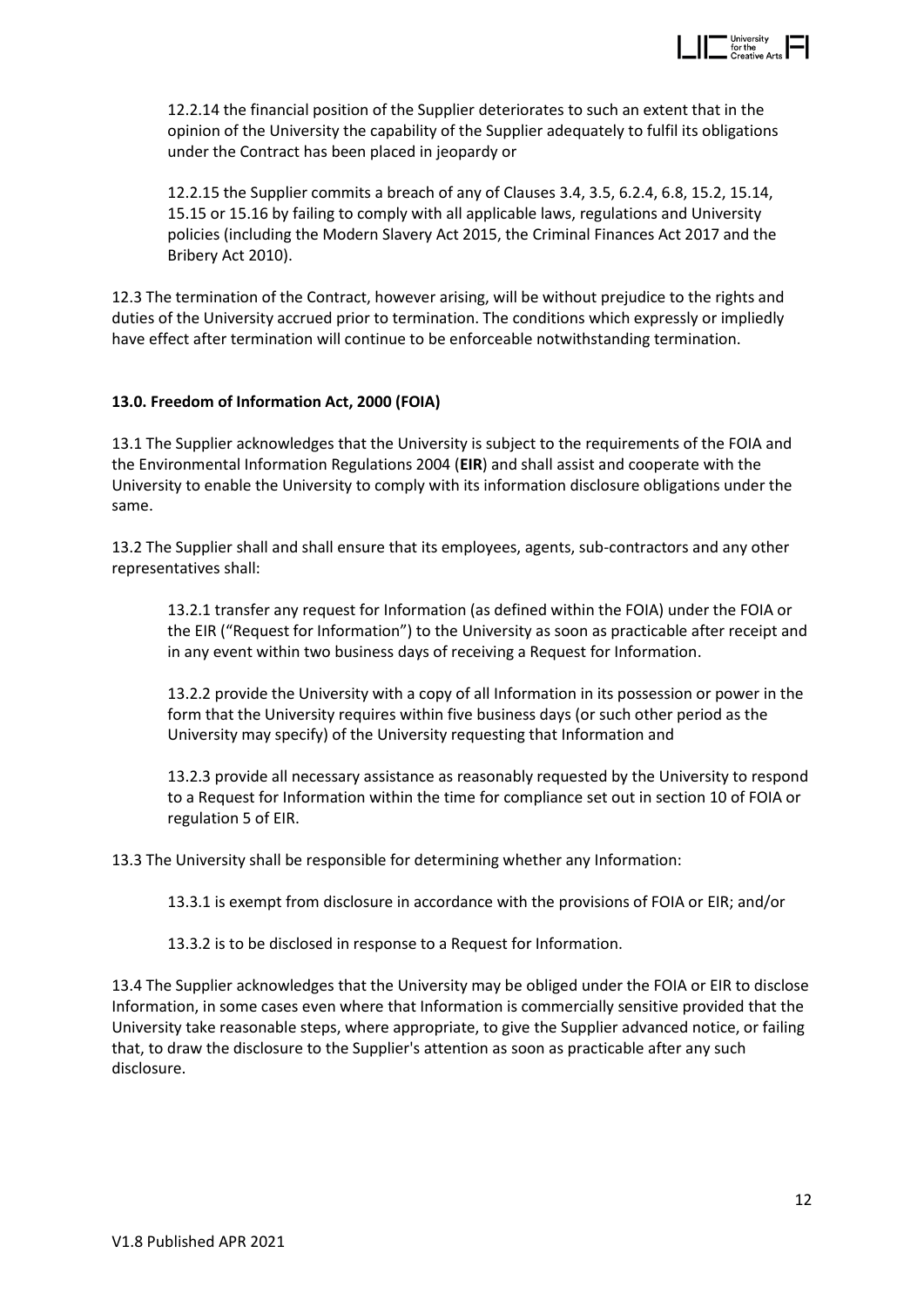

#### **14. Confidentiality**

14.1 In the event of either party (the "**Disclosing Party**") making available to the other party (the "**Receiving Party**") (or the Receiving Party otherwise gaining access to) confidential information relating to the Disclosing Party's personnel, students, business, technical or other activities (including but not limited to confidential information regarding the Goods and/or Services), the Receiving Party shall protect and safeguard such confidential information received with at least the same degree of care with which it protects and safeguards its own confidential information, which shall be at least reasonable care (to the extent that such information is within its control), and not use or disclose such confidential information except to the extent necessary for the purpose of the Contract (which shall, where the University is the Receiving Party, include the use and enjoyment of the Goods and Services (and any Deliverables) supplied) .

14.2 The obligations in Clause 15.1 shall not apply to data or information which the Receiving Party can clearly demonstrate:

14.2.1 was known to it prior to disclosure by the Disclosing Party, or is independently developed or conceived by the Receiving Party; or

14.2.2 was in or enters the public domain through no fault of the Receiving Party or breach by a third party of an obligation of confidence; or

14.2.3 becomes available to the Receiving Party by an unconnected third party with the lawful right to make such a disclosure; or

14.2.4 required to be disclosed pursuant to the requirements of any applicable law or regulation or by order of a Court of competent jurisdiction (to the extent required).

#### **15. General**

15.1.1 No exclusivity. Nothing in this Contract shall be interpreted to mean that the Supplier is engaged on an exclusive basis. The University is free to contract with any competitor of the Supplier or any other entity at any time.

15.1.2 UCA reserves the right at its' sole discretion to exercise or conduct due diligence processes as part of any procurement or engagement of a new supplier. Such processes may include financial and credit agency checks.

#### 15.2 Data Protection.

15.2.1 The Supplier shall (and shall ensure that all of its personnel and sub-contractors shall) comply with the requirements of the Data Protection Act 2018 and the General Data Protection Regulation (and related legislation) arising in respect of data processed in relation to performing the Contract or otherwise in connection with the Contract.

15.2.2 Where the Supplier will be processing personal data on behalf of the University the Supplier shall comply with the obligations detailed in Schedule 1. The parties agree to update and amend Appendix 1 of Schedule 1 to reflect the particulars of any processing of personal data, in addition to any other required amendments to Schedule 1 generally. For the avoidance of doubt, the terms of Schedule 1 shall continue to apply pending agreement on any required amendments or completion of Appendix 1 of Schedule 1.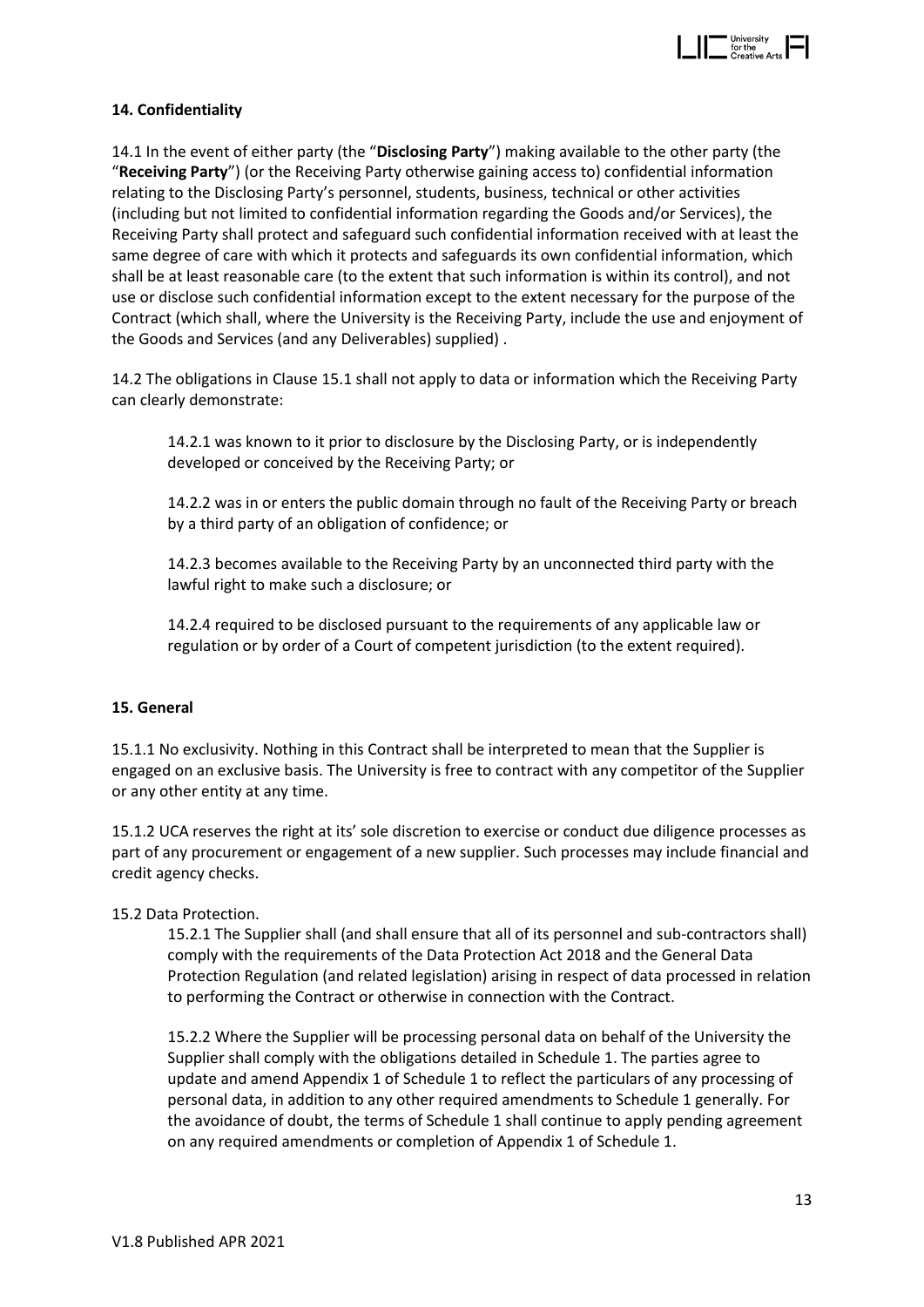

15.2.3 The Supplier will indemnify the University against all claims and proceedings and all claims, liability, loss, costs and expenses made or brought by any person against the University in respect of any loss, damage or distress caused to that person by the Supplier's breach of applicable data protection legislation and/or the requirements of this Contract (including the data processing agreement referred to above, where entered into).

15.3 Business continuity. The Supplier shall establish, maintain and regularly review its processes and procedures with respect to the identification of any threats or risks to the supply of Goods and/or Services, how such threats and risks may be mitigated and how the supply of the Goods and/or Services may be maintained in the event of any such identified threats or risks materializing. The Supplier shall keep and maintain a business continuity plan ("BCP") in respect of such risks and mitigation, and promptly provide such BCP (and any amendments to it) as and when requested by the University.

15.4 Discrimination. The Supplier shall not unlawfully discriminate either directly or indirectly on such grounds as race, colour, ethnic or national origin, disability, sex or sexual orientation, religion or belief, or age and without University for the Creative Arts Terms and Conditions for the Supply of Goods and Services – December 2019 prejudice to the generality of the foregoing the Supplier shall not unlawfully discriminate within the meaning and scope of the Equality Act 2010, the Human Rights Act 1998 or other relevant or equivalent legislation, or any statutory modification or reenactment thereof.

15.5 Advertising and Marketing.

15.5.1 The logo and name of the University, its members, its constituent institutions and departments shall not be used by the Supplier in advertising for any purpose without the University's prior written consent.

15.5.2 The Supplier shall not use the University's name, logo and/or its branding in any way without the prior written consent of the University's Marketing Department. If the University's Marketing Department does give consent, any usage of its name, logo and/or branding shall be in accordance with its guidelines and any other required conditions of use.

15.6 Notices. Any notice required or permitted to be given by either party to the other under these Conditions shall be in writing addressed to the other party at its registered office or principal place of business or such other address as may at the relevant time have been notified pursuant to this provision to the party giving notice.

15.7 Assignment and sub-contracting. The Supplier shall not, without the prior written consent of the University, assign, sub-license, sub-contract or otherwise transfer to any third party any of its rights or obligations under the Contract. The University shall be entitled to assign its rights and/or obligations under the Contract.

15.8 Payment of sub-contractors. Where the Supplier, with the University's approval, enters into a sub-contract for the purpose of performing the Supplier's obligations under the Contract, it shall ensure that a provision is included in such sub-contract which requires payment to be made of all sums due by the Supplier to the sub-contractor within a specified period not exceeding 30 days from receipt of a valid invoice.

15.9 Third party rights. Both parties agree that no term of the Contract will be enforceable by any third party by virtue of the Contracts (Rights of Third Parties) Act 1999 or otherwise.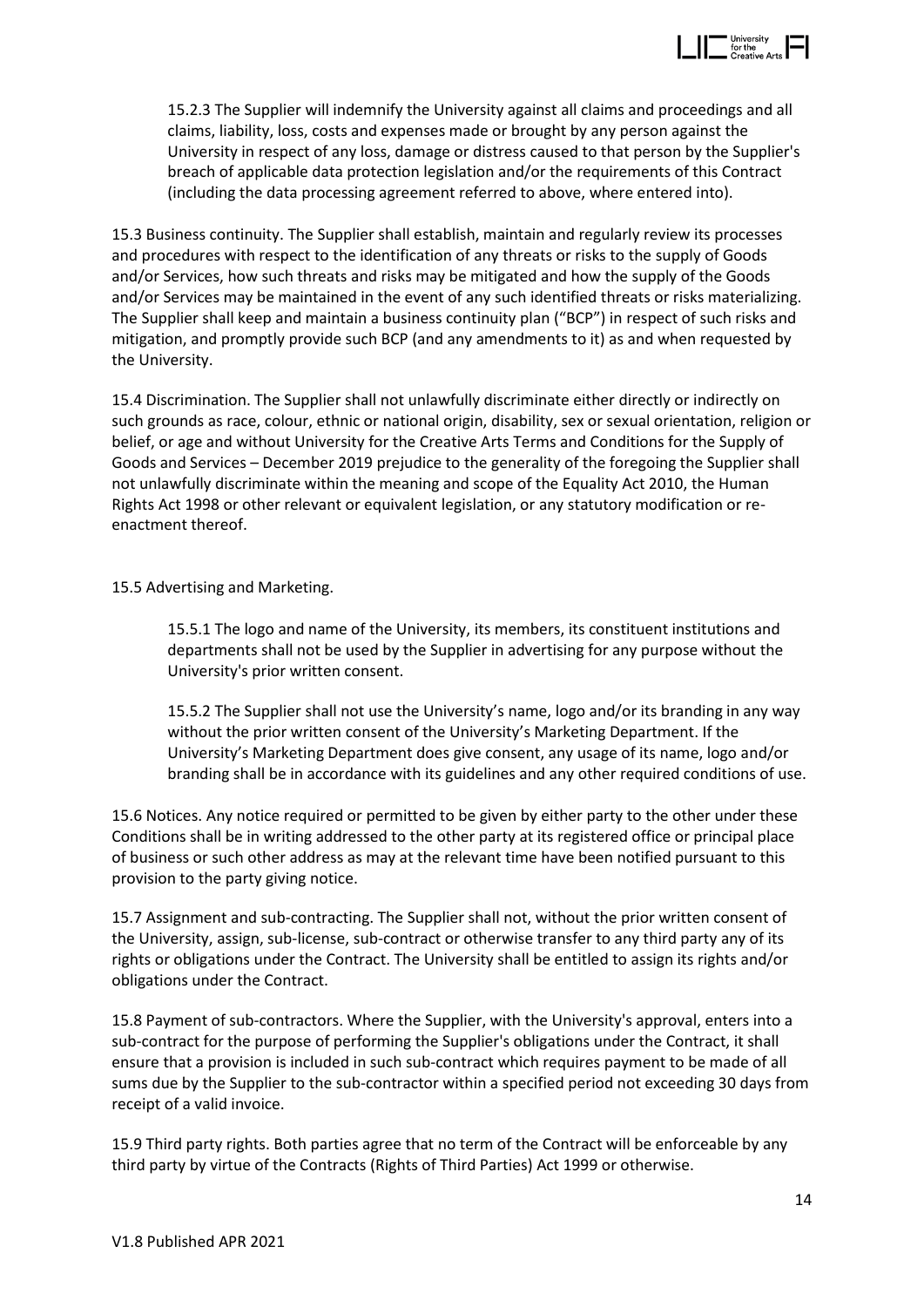

15.10 Severance. In the event that any provision (including any distinct sub-condition) of the Contract is held to be illegal, invalid, void or unenforceable, it shall be severed from the remaining provisions of the Contract, which shall continue in full force and effect.

15.11 Waiver. Failure or neglect by either party to enforce any provision of the Contract shall not be construed nor shall be deemed to be a waiver of that party's rights under the Contract and shall not prejudice that party's rights to take subsequent action.

15.12 Force Majeure. Without prejudice to the Supplier's obligations relating to business continuity under Clause 15.3:

15.12.1 Subject to Clauses 15.12.2 and 15.12.3, neither party shall be liable for delay in performing or failure to perform obligations if the delay or failure results from events or circumstances outside its reasonable control ("**Force Majeure Event**"). Such delay or failure shall not constitute a breach of this Agreement and the time for performance shall be extended by a period equivalent to that during which performance is so prevented, provided that if such delay or failure persists for more than two months nothing in this Clause 15.12 shall be taken to limit or prevent exercise by either party of its rights of termination under Clause 13.

15.12.2 If a party is affected by a Force Majeure Event, it shall:

(a) as soon as reasonably practicable after the start date of the Force Majeure Event, notify the other party in writing of the Force Majeure Event, the date on which it started, its likely or potential duration, and the effect of the Force Majeure Event on its ability to perform any of its obligations under the Contract; and

(b) use reasonable endeavours to mitigate the effect of the Force Majeure Event on the performance of its obligations.

15.12.3 Clause 15.12.1 shall not apply where the Supplier is unable to perform its obligations due to:

(a) failure of the Supplier's own suppliers to perform; or

(b) industrial action by persons employed or otherwise engaged by the Supplier or (where the Supplier is a company) affiliate companies of the Supplier.

15.13 Entire agreement. The Contract constitutes the entire agreement between the parties in relation to the purchase by the University of the Goods and/or Services. It supersedes any prior agreements, representations, arrangements or undertakings in relation to such subject matter, provided that nothing in this Clause shall exclude or limit liability for fraudulent misrepresentation.

15.14 Anti-Bribery. The Supplier shall not, in the performance of its obligations under the Contract, act in a manner that constitutes a breach of applicable laws, regulations, codes and sanctions relating to anti-bribery and anti-corruption including but not limited to the Bribery Act 2010. In addition to having its own adequate procedures in place, the Supplier shall comply with any policy or procedure governing anti-bribery imposed by the University and warrants that in providing the Goods and/or Services will not induce or improperly reward any third party, including any public official, to act improperly. For the purposes of this clause to act improperly shall be interpreted in accordance with the Bribery Act 2010. The University shall be entitled to terminate the Contract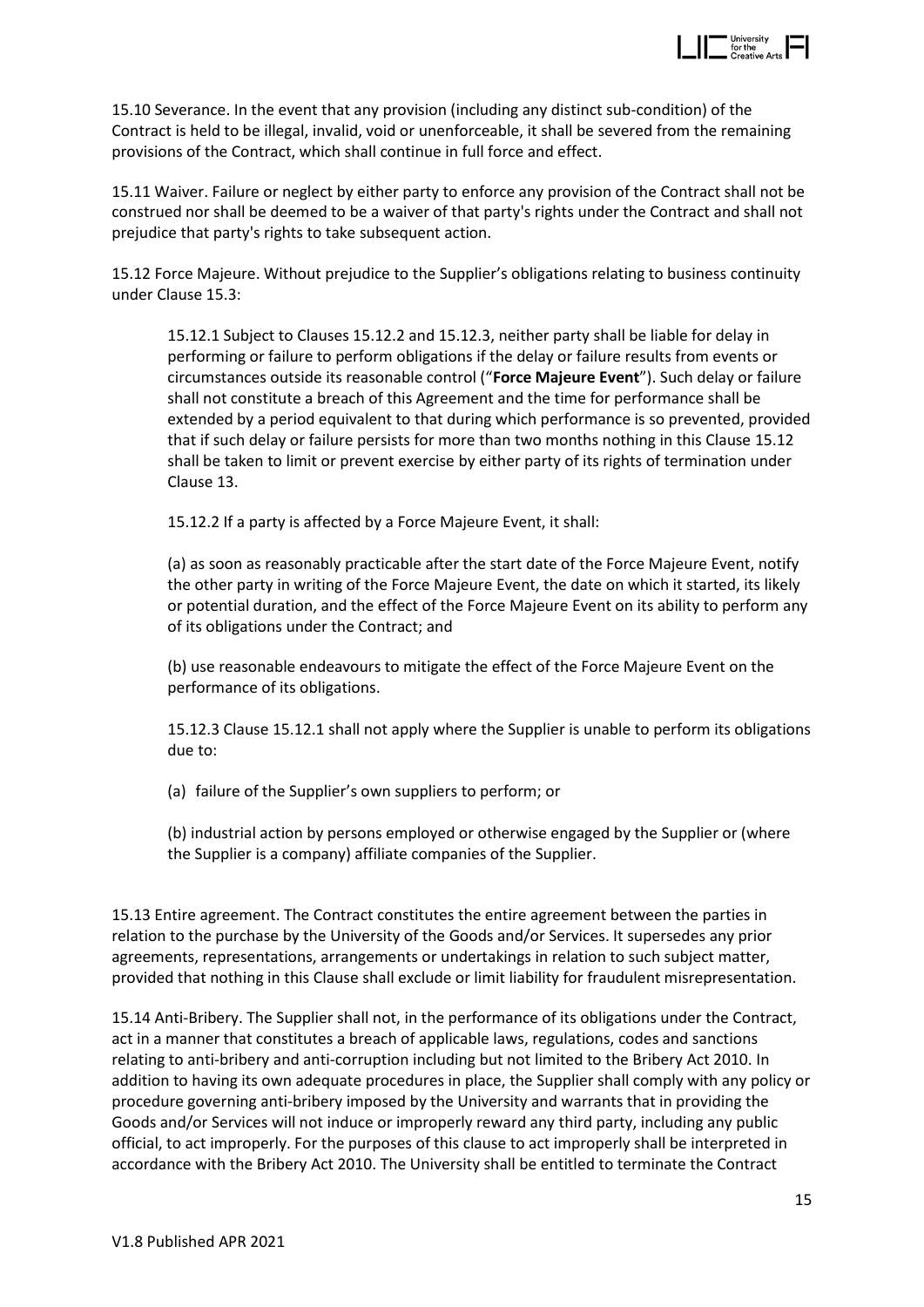

immediately and to recover from the Supplier the amount of any loss resulting from a breach of this Clause 15.14.

15.15 Compliance with anti-slavery and human trafficking laws. In performing its obligations under the Contract, the Supplier shall comply with all applicable anti-slavery and human trafficking laws, statutes, regulations and codes from time to time in force including but not limited to the Modern Slavery Act 2015 and include in contracts with its direct subcontractors and suppliers' provisions which are at least as onerous as those set out in these Conditions. The University shall be entitled to terminate the Contract immediately and to recover from the Supplier the amount of any loss resulting from a breach of this Clause 15.15.

15.16 Compliance with anti-facilitation of tax evasion laws. In performing its obligations under the Contract, the Supplier shall comply with all applicable anti-facilitation of tax evasion laws and regulations including the Criminal Finances Act 2017. The Supplier shall not engage in any activity, practice or conduct which would constitute either a UK tax evasion facilitation offence under section 45(5) of the Criminal Finances Act 2017; or a foreign tax evasion facilitation offence under section 46(6) of the Criminal Finances Act 2017. The University shall be entitled to terminate the Contract immediately and to recover from the Supplier the amount of any loss resulting from a breach of this Clause 15.16.

15.17 Variation. No variation to these Conditions or a Purchase Order or any other part of the Contract shall be binding on the University unless agreed in writing by UCA.

15.18 Law and jurisdiction. The Contract and any dispute arising out of or in connection with it (including non-contractual disputes or claims) shall be governed by and interpreted in accordance with English law and the parties submit to the exclusive jurisdiction of the English courts.

15.19 Headings. The headings of the Conditions and sub-conditions of the Contract are used for convenience only and shall not affect the interpretation hereof.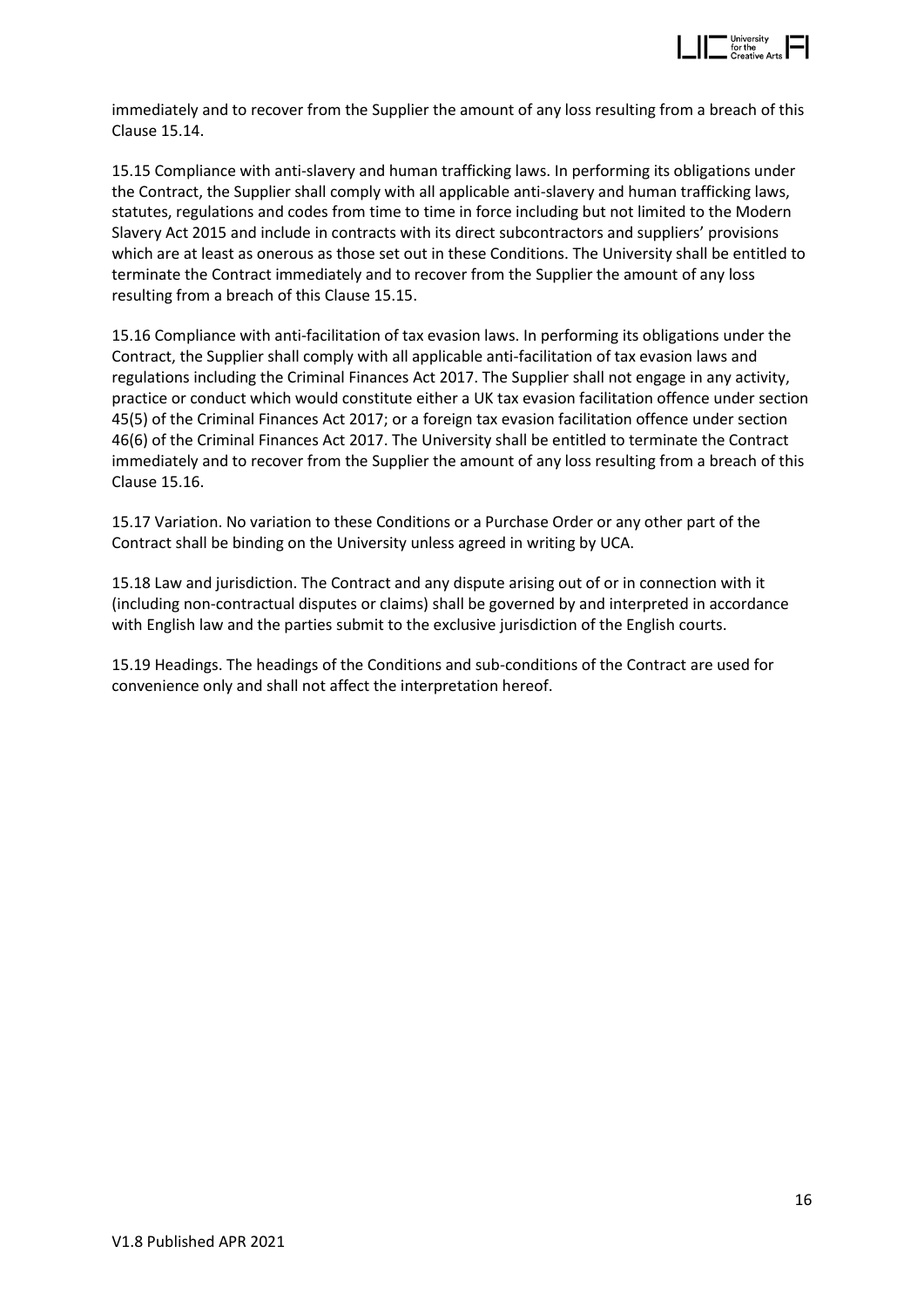

# **SCHEDULE 1 DATA PROCESSOR AGREEMENT ("AGREEMENT")**

## 1. **DEFINITIONS**

In this Schedule 1 the following definitions shall apply:

"**Applicable Law**" means any law of the United Kingdom, European Union (or the law of one or more of the Member States of the European Union)

**"Controller"** shall have the meaning given to that term in the applicable Data Protection Laws

## "**Data Protection Impact Assessment**"

means an assessment of the impact of the envisaged Processing operations on the protection of Personal Data, as required by Article 35 of the General Data Protection Regulations (UK GDPR)

"**Data Protection Laws**" means (a) any law, statute, declaration, decree, directive, legislative enactment, order, ordinance, regulation, rule or other binding restriction (as amended, consolidated or re-enacted from time to time) which relates to the protection of individuals with regards to the Processing of Personal Data to which a Party is subject, including the Data Protection Act 1998 (to the extent that it remains in force), the Data Protection Act 2018, the UK GDPR and all legislation enacted in the UK in respect of the protection of personal data as well as the Privacy and Electronic Communications (EC Directive) Regulations 2003; and (b) any code of practice or guidance published by the ICO (or equivalent regulatory body) from time to time

"**Data Processing Particulars**" means, in relation to any Processing under this Agreement:

- (a) the subject matter and duration of the Processing
- (b) the nature and purpose of the Processing
- (c) the type of Personal Data being Processed and
- (d) the categories of Data Subjects

as set out in Appendix 1

**"Data Subject"** shall have the meaning given to that term in the applicable Data Protection Laws

"**Data Subject Request**" means an actual or purported request or notice or complaint from or on behalf of a Data Subject exercising his rights under the Data Protection Laws in relation to

Personal Data including without limitation: the right of access by the Data Subject the right to rectification; the right to erasure; the right to restriction of processing the right to data portability; and the right to object

"**UK GDPR**" means Regulation (EU) 2016/679 (General Data Protection Regulations) of the European Parliament and of the Council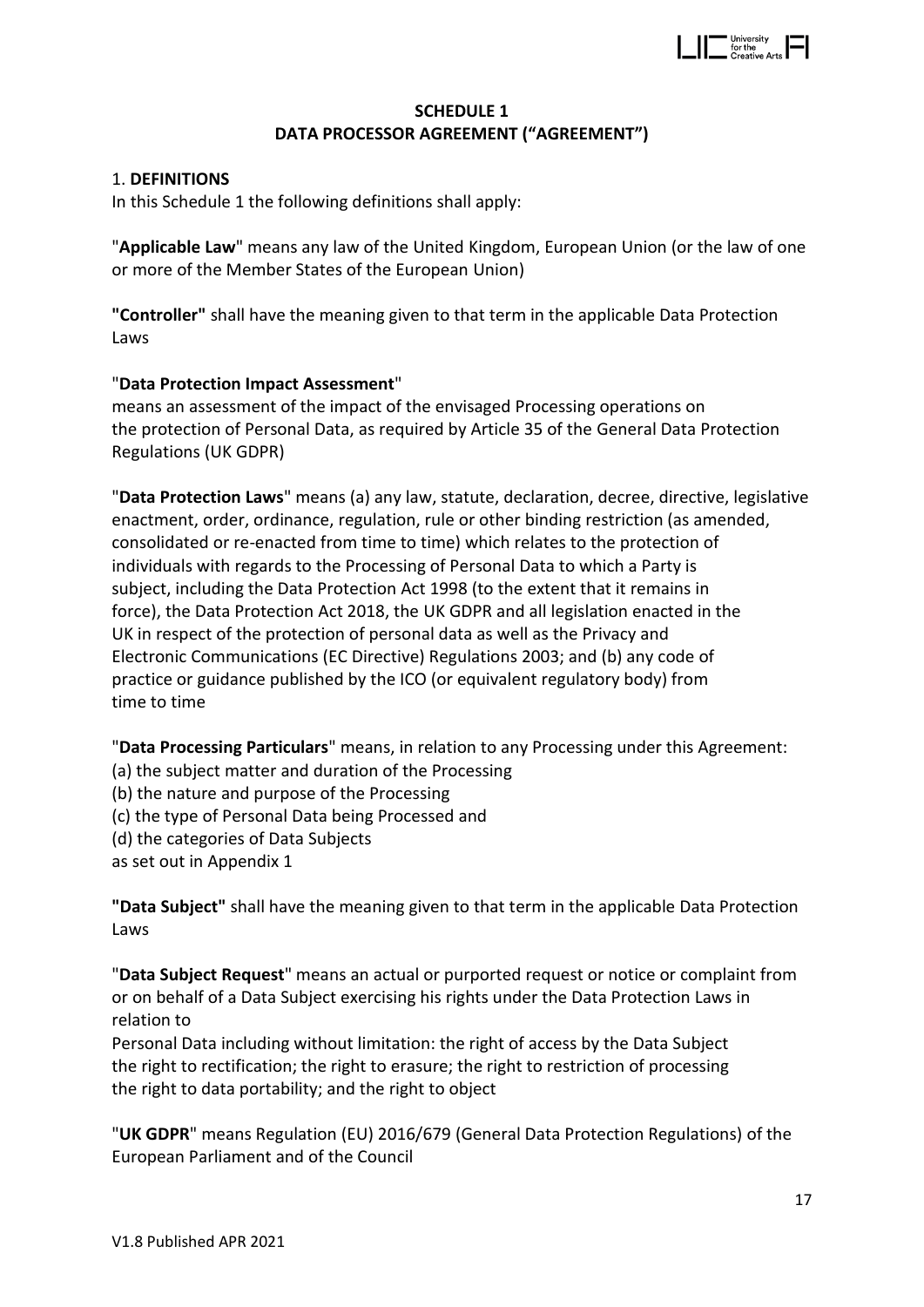

of 27 April 2016 on the protection of natural persons with regard to the processing of personal data and repealing Directive 95/46/EC (General Data Protection Regulation) OJ L 119/1, 4.5.2016

**"Good Industry Practice**" means, at any time, the exercise of that degree of care, skill, diligence, prudence, efficiency, foresight and timeliness which would be reasonably expected at such time from a leading and expert supplier of similar services to those being carried out under this Agreement, such supplier seeking to comply with its contractual obligations in full and complying with all applicable laws (including the Data Protection Laws)

"**ICO**" means the UK Information Commissioner's Office, or any successor or replacement body from time to time

"**ICO Correspondence**" means any correspondence or communication (whether written or verbal) from the ICO in relation to the Processing of Personal Data

**"Losses"** means all losses, fines, penalties, liabilities, damages, costs, charges, claims, amounts paid in settlement and expenses (including legal fees (on a solicitor/client basis), disbursements, costs of investigation (including forensic investigation), litigation, settlement (including ex gratia payments), judgment, interest and penalties), other professional charges and expenses, disbursements, cost of breach notification including notifications to the Data Subject, cost of complaints handling (including providing Data Subjects with credit reference checks, setting up contact centres (e.g. call centres) and making ex gratia payments), all whether arising in contract, tort (including negligence), breach of statutory duty or otherwise

"**Permitted Purpose**" means the purpose of the Processing as specified in the Data Processing Particulars

"**Personal Data**" means any personal data (as defined in the Data Protection Laws) Processed by either Party in connection with this Agreement, and for the purposes of this Agreement includes Sensitive Personal Data (as such Personal Data is more particularly described in Appendix 1 (*Data Processing Particulars*))

"**Personal Data Breach**" has the meaning set out in the Data Protection Laws and, for the avoidance of doubt, includes a breach of Paragraph 2.2.1(d)

**"Personal Data Breach Particulars"** means the information that must be included in a Personal Data Breach notification, as set out in Article 33(3) of the UK GDPR

"**Personnel**" means all persons engaged or employed from time to time by the Supplier in connection with this Agreement, including employees, consultants, contractors and permitted agents

"**Processing**" has the meaning set out in the Data Protection Laws (and "**Process**" and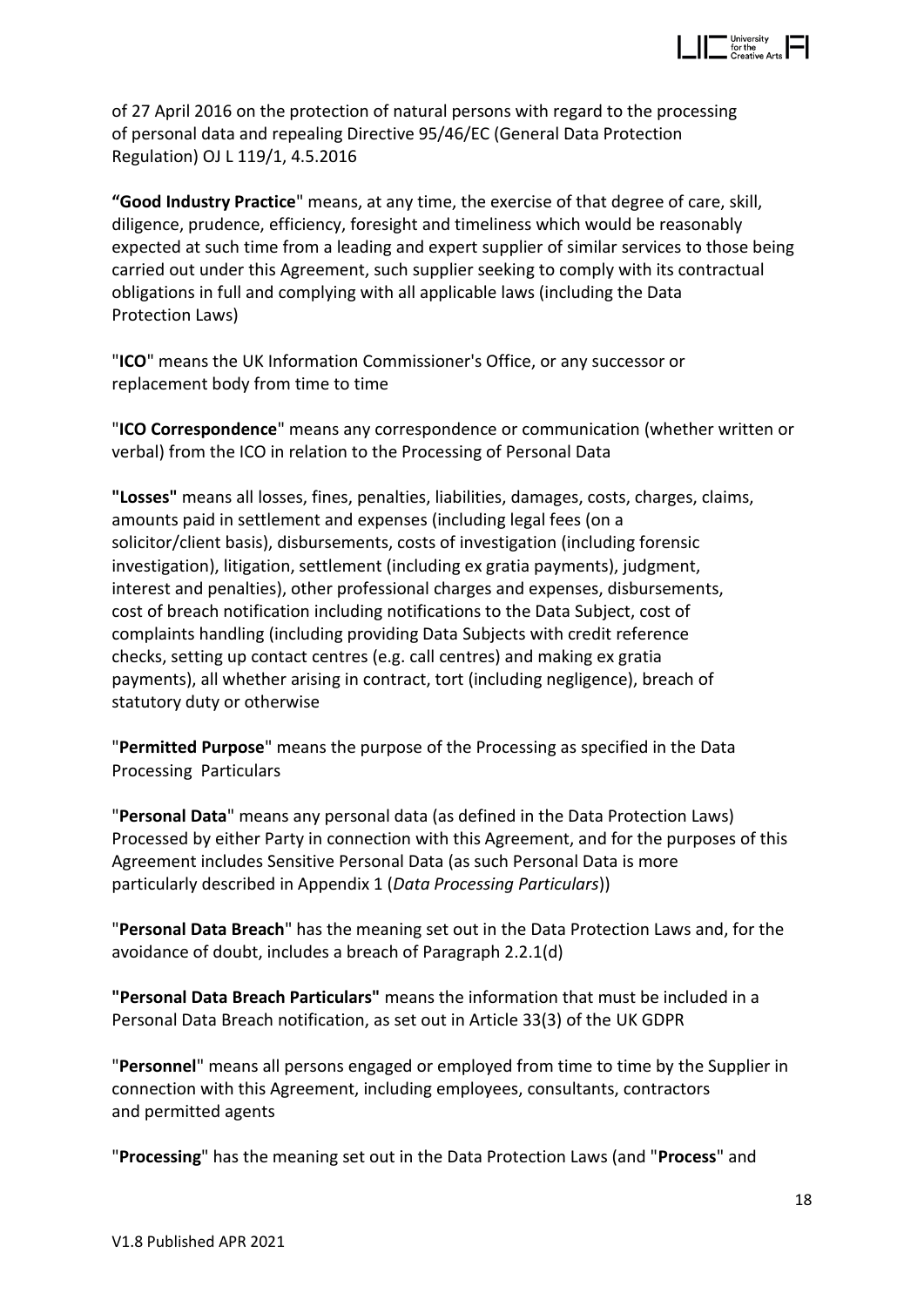

"**Processed**" shall be construed accordingly)

**"Processor"** shall have the meaning given to that term in the applicable Data Protection Laws

"**Restricted Country**" means a country, territory or jurisdiction outside of the European Economic Area which the EU Commission has not deemed to provide adequate protection in accordance with Article 45(1) of the UK GDPR

"**Security Requirements**" means the requirements regarding the security of Personal Data, as set out in the Data Protection Laws (including, in particular, the measures set out in Article 32(1) of the UK GDPR (taking due account of the matters described in Article 32(2) of the

UK GDPR)) as applicable

**"Sensitive Personal Data"** means Personal Data that reveals such special categories of data as are listed in Article 9(1) of the UK GDPR

"**Third Party Request**" means a written request from any third party for disclosure of Personal Data where compliance with such a request is required or purported to be required by law or regulation.

## 2. **DATA PROTECTION**

#### 2.1 Arrangement Between the Parties

2.1.1 The Parties shall each Process the Personal Data. The Parties acknowledge that the factual arrangements between them dictate the classification of each Party in respect of the Data Protection Laws. Notwithstanding the foregoing, the Parties anticipate that, in respect of the Personal Data, as between the University and the Supplier for the purposes of this Agreement, the University shall act as the Controller and the Supplier shall act as the Processor, as follows:

(a) the University shall be the Controller where it is Processing Personal Data in relation to the Contract; and

(b) the Supplier shall be the Data Processor where it is Processing Personal Data in relation to the Permitted Purpose in connection with the performance of its obligations under the Contract.

2.1.2 Each of the Parties acknowledges and agrees that Appendix 1 (*Data Processing Particulars*) to this Schedule is an accurate description of the Data Processing Particulars.

2.1.3 Nothing within this Schedule relieves the Supplier of its own direct responsibilities and liabilities under the Data Protection Laws.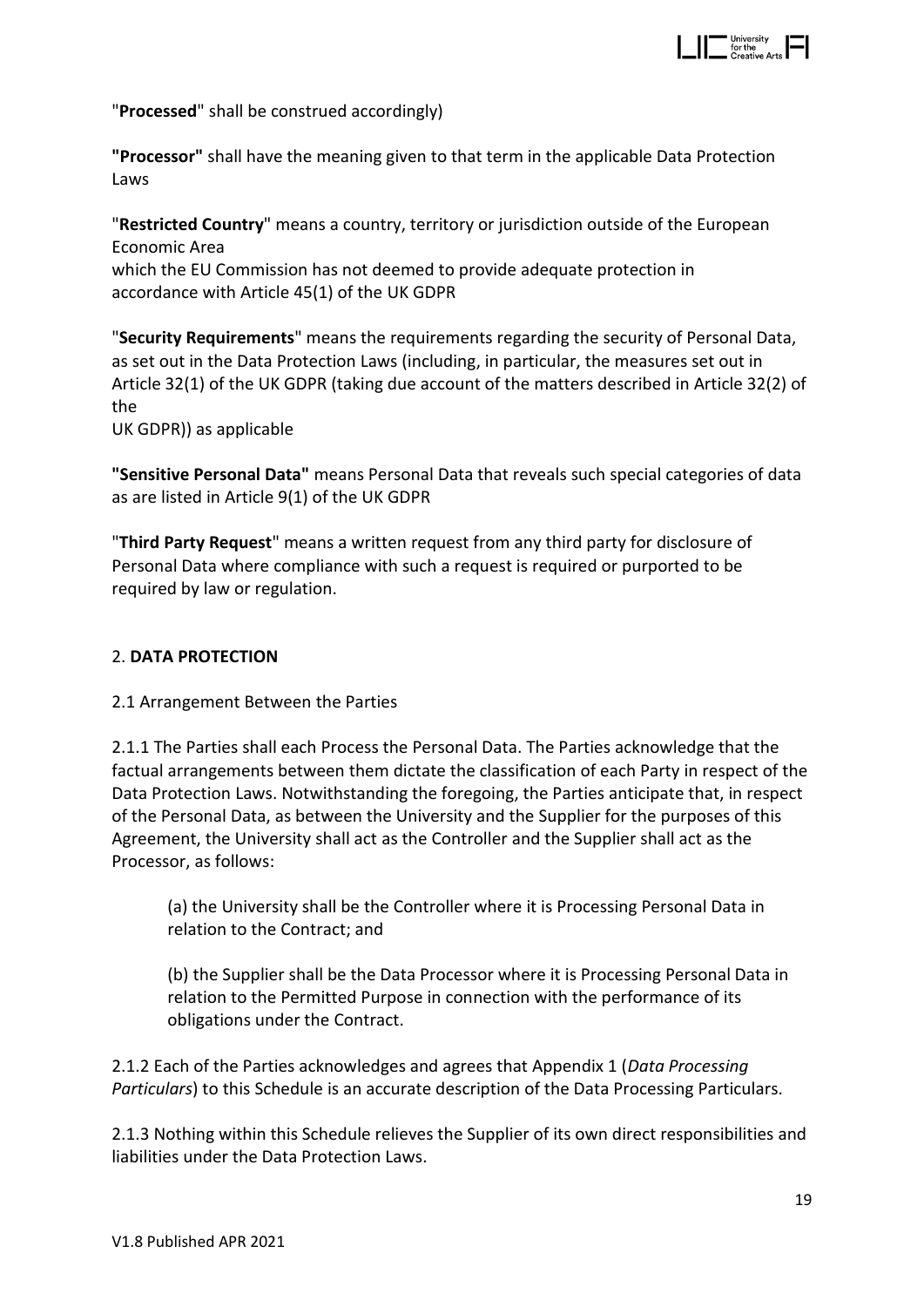

2.1.4 Each Party shall make due notification to any relevant Regulator.

2.1.5 The Supplier undertakes to the University that it will take all necessary steps to ensure that it operates at all times in accordance with the requirements of the Data Protection Laws and the Supplier will, at its own expense, assist the University in discharging its obligations under the Data Protection Laws as more particularly detailed in this Paragraph 2 *(Data Protection)*. The Supplier shall not, whether by act or omission, cause the University to breach any of its obligations under the Data Protection Laws.

#### 2.2 **Data Processor Obligations**

2.2.1 To the extent that the Supplier Processes any Personal Data as a Processor for and on behalf of the University (as the Controller) it shall:

(a) only Process the Personal Data for and on behalf of the University for the purposes of performing its obligations under the Contract, and only in accordance with the terms of this Agreement and any instructions from the University

(b) keep a record of any Processing of the Personal Data it carries out on behalf of the University

(c) unless prohibited by law, notify the University immediately (and in any event within twenty-four (24) hours of becoming aware of the same) if it considers, in its opinion (acting reasonably) that it is required by Applicable EU Law to act other than in accordance with the instructions of the University including where it believes that any of the University's instructions under Paragraph 2.2.1(a) infringe any of the Data Protection Laws

(d) take, implement and maintain appropriate technical and organisational security measures which are sufficient to comply with:

(i) at least the obligations imposed on the University by the Security Requirements; and

(ii) the obligations set out in Appendix 2 (Information Security); and where requested provide to the University evidence of its compliance with such requirements promptly, and in any event within forty-eight (48) hours of the request

(e) hold the Personal Data in such a manner that it is capable of being distinguished from other data or information processed by the supplier

(f) within thirty (30) calendar days of a request from the University allow its data processing facilities, procedures and documentation to be submitted for scrutiny, inspection or audit by the University (and/ or its representatives, including its appointed auditors) in order to ascertain compliance with the terms of this Paragraph 2 (*Data Protection*), and provide reasonable information, assistance and co-operation to the University including access to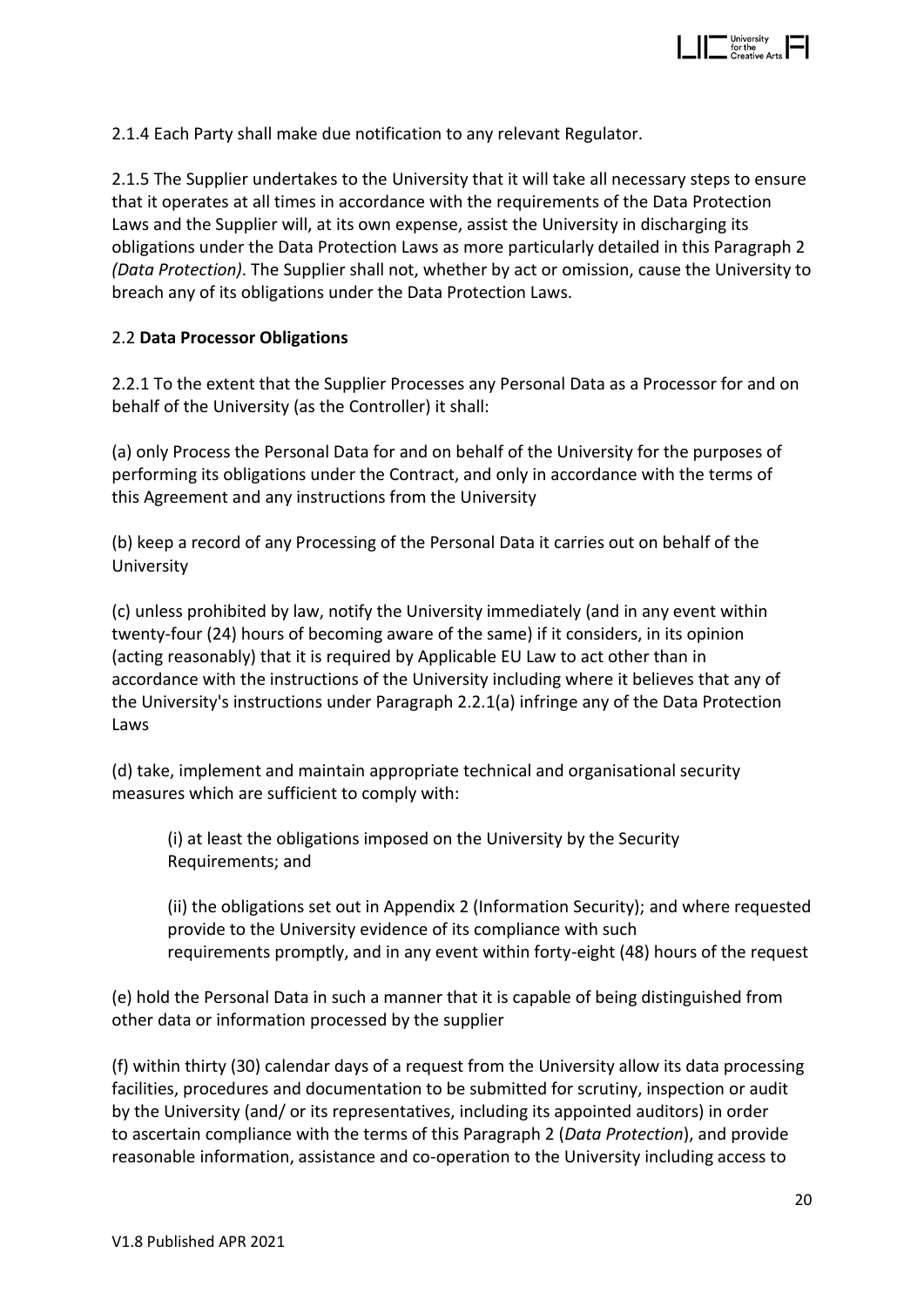

relevant Personnel and/ or, on the request of the University provide the University with written evidence of its compliance with the requirements of this Paragraph 2 (*Data Protection*);

(g) not disclose Personal Data to a third party (including a sub-contractor) in any circumstances without the University's prior written consent, save in relation to Third Party Requests where the Supplier is prohibited by law or regulation from notifying the University in which case it shall use reasonable endeavours to advise the University in advance of such disclosure and in any event as soon as practicable thereafter

(h) promptly comply with any request from the University to amend, transfer or delete any Personal Data

(i) notify the University promptly (and in any event within forty-eight (48) hours) following its receipt of any Data Subject Request or ICO Correspondence and shall:

(i) not disclose any Personal Data in response to any Data Subject Request or ICO Correspondence without first consulting with and obtaining the University's prior written consent and

(ii) provide the University with all reasonable co-operation and assistance required by the University in relation to any such Data Subject Request or ICO Correspondence

(J) notify the University promptly (and in any event within twenty-four (24) hours) upon becoming aware of any actual or suspected, threatened or near-miss Personal Data Breach in relation to the Personal Data (and follow-up in writing) and shall:

(i) conduct or support the University in conducting such investigations and analysis that the University reasonably requires in respect of such Personal Data Breach

(ii) implement any actions or remedial measures necessary to restore the security of compromised Personal Data; and

(iii) assist the University to make any notifications to the ICO and affected Data Subjects;

(k) comply with the obligations imposed upon a Processor under the Data Protection Laws

(l) use all reasonable endeavours, in accordance with Good Industry Practice, to assist the University to comply with the obligations imposed on it by the Data Protection Laws, including:

- (i) compliance with the Security Requirements
- (ii) obligations relating to notifications required by the Data Protection Laws to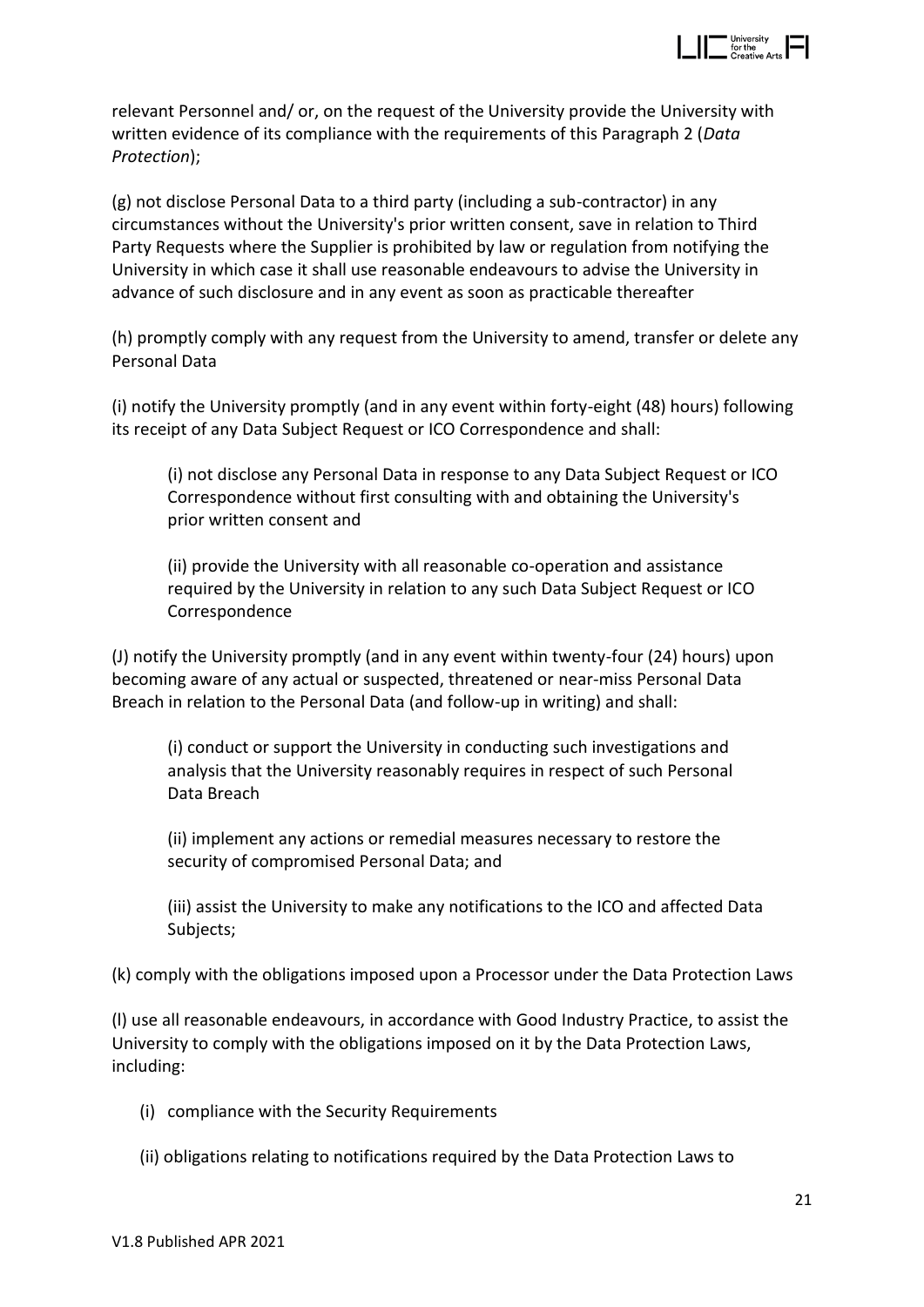

the ICO and/ or any relevant Data Subjects

(iii) undertaking any Data Protection Impact Assessments (and, where required by the Data Protection Laws, consulting with the ICO and/or any other relevant regulator in respect of any such Data Protection Impact Assessments) and

(iv) without undue delay and where feasible not later than 72 hours after having become aware of it notify Personal Data Breaches to the ICO and/or any other relevant regulator unless the Personal Data Breach is unlikely to result in a risk to the rights and freedoms of natural persons

(m) Upon the earlier of:

(i) termination or expiry of this Agreement and/or the Contract (as applicable); and

(ii) the date on which Personal Data is no longer relevant to, or necessary for, the Permitted Purpose, the Supplier shall cease Processing all Personal Data and return and/ or permanently and securely destroy so that it is no longer retrievable (as directed in writing by the University) all Personal Data and all copies in its possession or control and, where requested by the University, certify that such destruction has taken place (promptly, and in any event within forty-eight (48) hours of the request except to the extent required by applicable EU Law to retain the Personal Data) and not make (nor instruct or permit a third party to make) a transfer of any Personal Data to a Restricted Country except with the prior written consent of the University and in accordance with any terms the University may impose on such transfer as the University deems necessary to satisfy the requirements to ensure that transfers of Personal Data outside of the EEA have adequate protections in place as set out in the Data Protection Laws

2.2.2 Except as otherwise provided, this Agreement does not transfer ownership of, or create any licences (implied or otherwise), in any intellectual property rights in any Personal Data.

#### 2.3 **Supplier Personnel**

2.3.1 The Supplier shall take all reasonable steps to ensure the reliability and integrity of any of the personnel who shall have access to Personal Data (including, without limitation, ensuring such personnel shall have undergone reasonable levels of training in Data Protection Laws and in the care and handling of Personal Data), and ensure that each member of Personnel shall have entered into appropriate contractually binding confidentiality undertakings.

2.3.2 The Supplier shall only disclose Personal Data to the Personnel where the following conditions have been satisfied in relation to such Personnel:

(a) the Supplier shall have taken (and shall continue to take) all reasonable steps to ensure the reliability and integrity of each member of the Personnel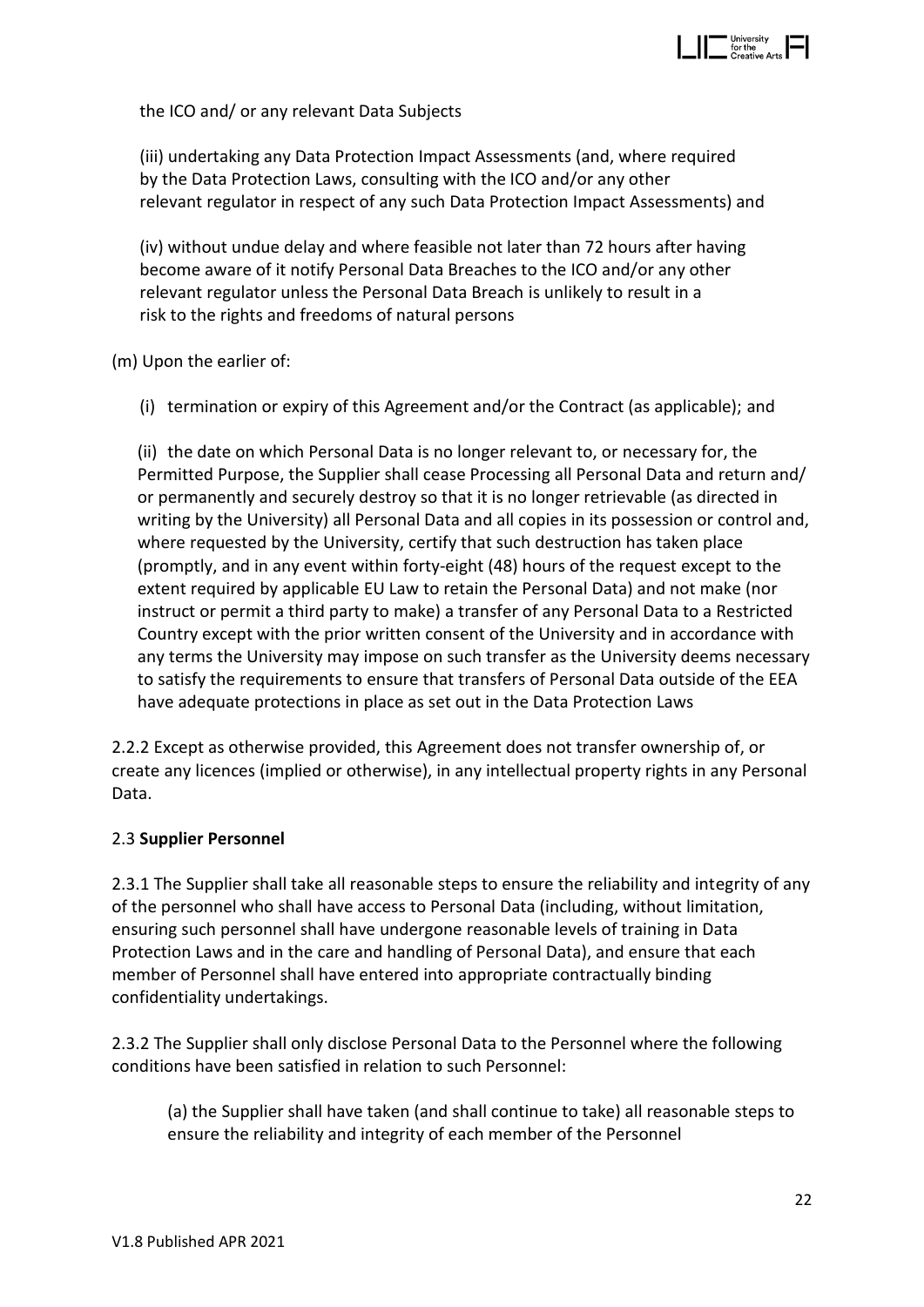

(b) each member of the Personnel shall have been subject to adequately clear preemployment checks that include, as a minimum: employment history for at least the last three (3) years; identity; unspent criminal convictions; and right to work (including nationality and immigration status)

(c) each member of the Personnel shall have undergone, and shall continue to receive on an annual basis, reasonable levels of training in Data Protection Laws and in the care and handling of Personal Data and

(d) each member of the Personnel shall have entered into appropriate contractually binding confidentiality undertakings.

## 2.4 **Appointing Sub-contractors**

2.4.1 The Supplier shall be permitted to appoint a sub-contractor in accordance with this Paragraph 2.4 and to disclose Personal Data to such sub-contractor for Processing in accordance with the Supplier's obligations under this Agreement, always provided that:

(a) the Supplier undertakes thorough due diligence on the proposed sub-contractor, including a risk assessment of the information governance-related practices and processes of the proposed sub-contractor, which shall be used by the Supplier to inform any decision on appointing the proposed sub-contractor.

- (j) the Supplier provides the University with full details of the proposed sub-contractor including the results of the due diligence undertaken in accordance with Paragraph before its appointment and the University has consented to such appointment in writing.
- (k) the sub-contractor contract (as it relates to the Processing of Personal Data) is on terms which are substantially the same as, and in any case no less onerous than, the terms set out in this Schedule 1, and the University is a named third-party beneficiary to the contract and
- (l) the sub-contractor's right to Process Personal Data terminates automatically on expiry or termination of this Agreement and/or the Contract for whatever reason.

2.4.2 Notwithstanding any consent or approval given by the University under Paragraph 2.4.1, the Supplier shall remain primarily liable to the University for the acts, errors and omissions of any sub-contractor to whom it discloses Personal Data, and shall be responsible to the University for the acts, errors and omissions of such sub-contractor as if they were the Supplier's own acts, errors and omissions to the extent that the Supplier would be liable to the University under this Agreement and/or the Contract for those acts, errors and omissions.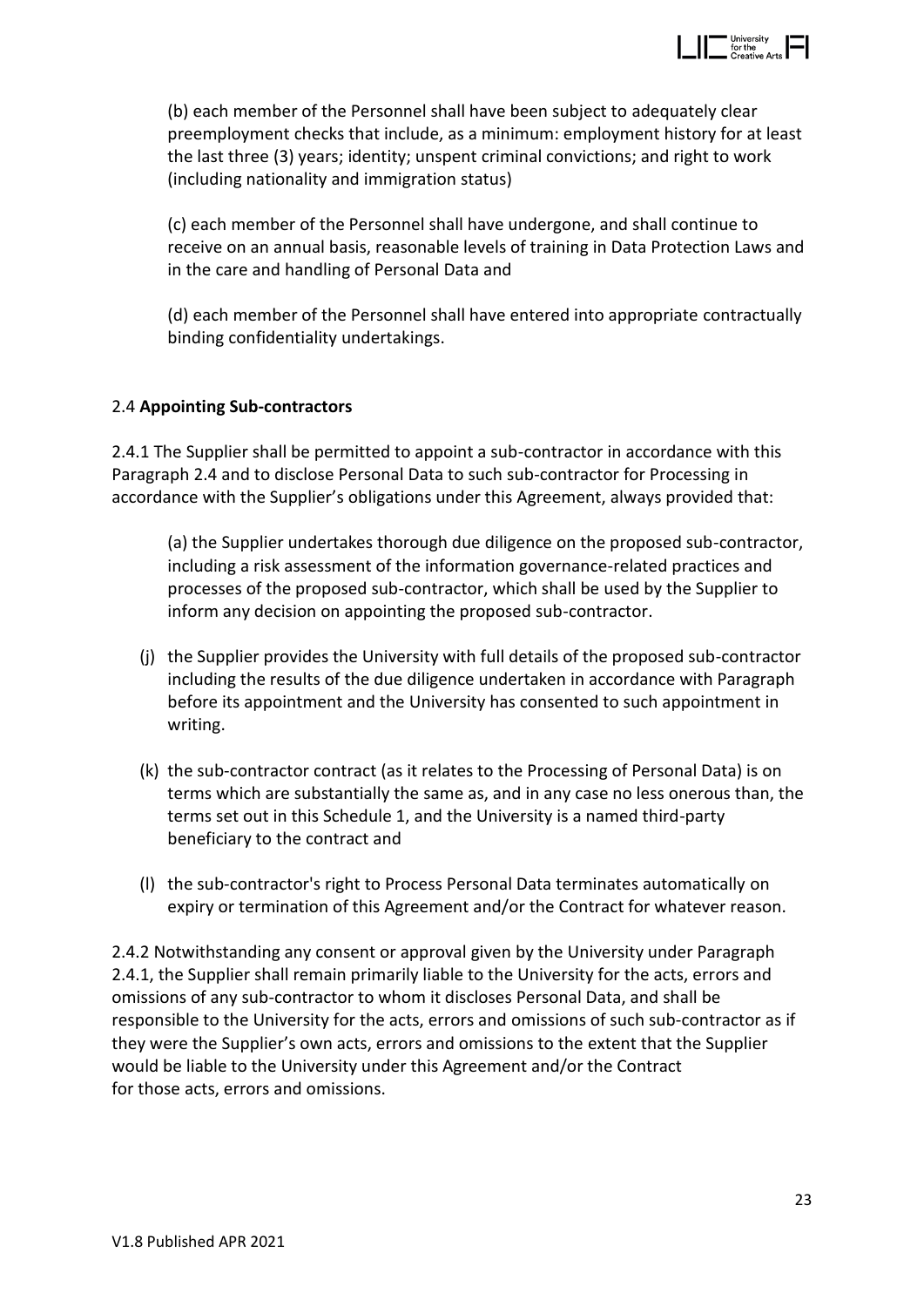

2.5 Notwithstanding anything in this Agreement and/or the Contract to the contrary, this Schedule 1 shall continue in full force and effect for so long as the Supplier Processes any Personal Data.

## 3. **INDEMNITY**

3.1 The Supplier shall indemnify on demand and keep indemnified the University from and against:

3.1.1 any monetary penalties or fines levied by the ICO and/or any other regulator on the University.

3.1.2 the costs of an investigative, corrective or compensatory action required by the ICO and/or any other regulator, or of defending proposed or actual enforcement taken by the ICO and/or any other regulator.

3.1.3 any Losses suffered or incurred by, awarded against, or agreed to be paid by, the University pursuant to a claim, action or challenge made by a third party against the University (including by a Data Subject) and

3.1.4 except to the extent that Paragraphs 3.1.1 and/ or 3.1.2 and/ or 3.1.3 apply, any Losses suffered or incurred, awarded against, or agreed to be paid by, the University in each case to the extent arising as a result of a breach by the Supplier (or its sub-contractors or Personnel) of this Agreement and/ or their respective obligations under the Data Protection Laws.

3.2 Nothing in this Agreement will exclude, limit or restrict the Supplier's liability under the indemnity set out in Paragraph 3.1.

#### 4. **INSURANCE**

4.1 The Supplier agrees:

4.1.1 to obtain and keep in full force and effect at all times a policy or policies of insurance which meets the following conditions:

(a) it must cover liability for damage arising to any person

(b) it must apply in relation to the Processing of Personal Data; and

(c) it must have policy limits and provisions conforming to such requirements as the University may from time to time reasonably prescribe

4.1.2 to deliver to the University or their agent:

(a) copies of all applicable insurance policies taken out pursuant to the provisions of this Agreement and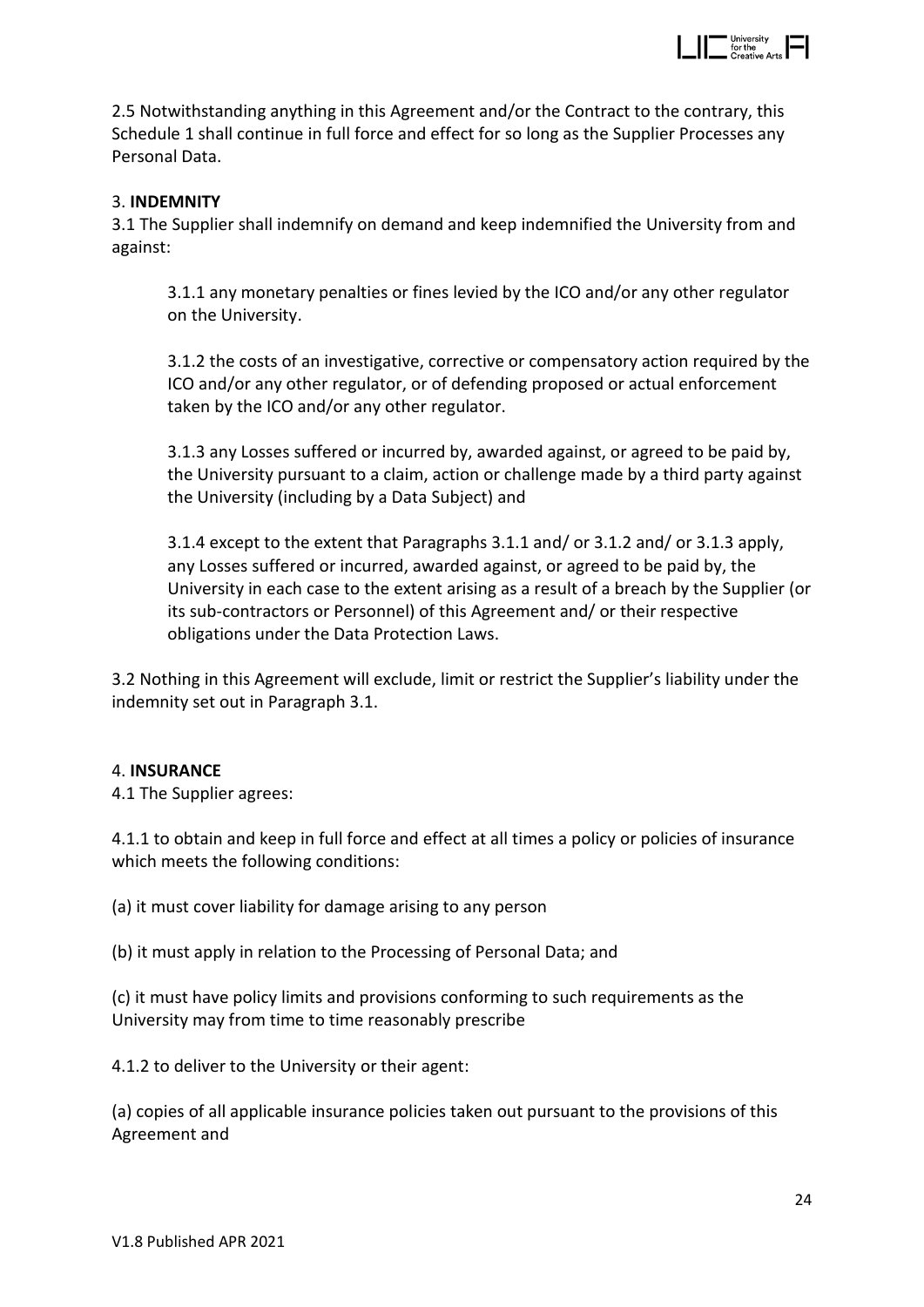

(b) evidence of premiums paid in relation to such insurance; and

4.1.3 to ensure that the University shall be entitled to the benefit under such insurance and that the University's interest will be noted on the policy.

## **APPENDIX 1 DATA PROTECTION PARTICULARS**

| The subject matter and<br>duration of the Processing |  |
|------------------------------------------------------|--|
| The nature and purpose of<br>the Processing          |  |
| The type of Personal Data<br>being Processed         |  |
| The categories of Data<br><b>Subjects</b>            |  |

# **APPENDIX 2 INFORMATION SECURITY**

If the Supplier has a current ISO 27001, ISO 27017, ISO 27018 or SSAE 18 SOC 2 certification where the scope covers the systems storing University data then this will act as a sufficient substitute for the below measures. However, if, for example, the Supplier builds IaaS loads to create SaaS services then they cannot rely on the accreditation of a Cloud service provider who is only supplying physical security and hypervisor support for the Supplier.

The Supplier will implement and maintain the security measures set out in this Appendix 2 (Information Security). The Supplier may update or modify their security measures from time to time provided that such updates and modifications do not result in the degradation of the overall security of the Services.

# **1. Policies and Procedures**

The Supplier has policies and procedures in place designed to protect the confidentiality, integrity and availability of systems and data on behalf of the University.

# **2. Organizational structure**

The Supplier has clearly defined roles and structure for the management of information security risk.

#### **3. Mobile Devices**

Where the Supplier's employees will have access to University Personal Data and mobile devices these must be managed with at minimum password or similar protection, encryption and the ability to remote wipe if the device is lost.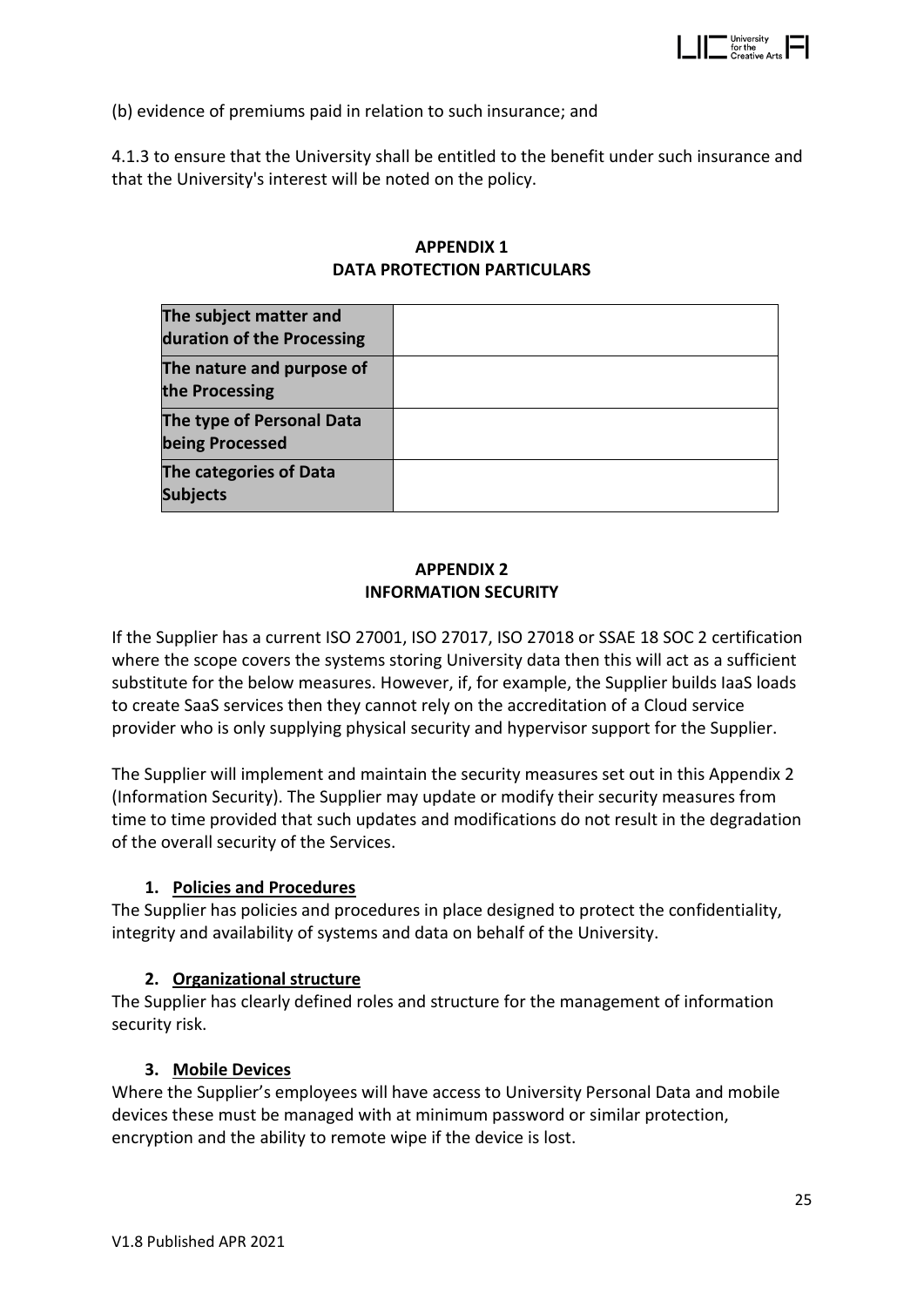

# 4. **Supplier employees and contractors**

All Supplier employees and contractors must have contracts detailing their duty of confidentiality and must have taken security/privacy awareness training. The Supplier will perform background checks on all employees with access to University Personal Data in accordance with the law.

## **5. Asset management and Data Classification**

The Supplier must identify all assets associated with the Services and dispose of them appropriately when no longer required. Personal Data must likewise be classified, protected and disposed of according to its sensitivity.

## **6. Access Control**

- a. All Supplier access to University Personal Data is based on the principles of need to know, separation of duties and least privilege with access formally approved and reviewed periodically.
- b. All access to University Personal Data must be through a unique ID assigned to the individual to guarantee accountability.
- c. There must be a standard provisioning and deprovisioning approval process as well as procedures for granting additional access.
- d. Access to University Personal Data must be removed immediately when a user is terminated by the Supplier.
- e. Privileged access to systems is restricted to authorised relevant staff and is monitored appropriately.
- f. All systems holding University Personal Data will only be accessible via secure logon following best practice for passwords or multi factor authentication with all access logged.

#### **7. Encryption**

All Personal Data must be encrypted in transit and at rest using industry best practice cryptographic techniques.

#### **8. Physical Security**

Only Supplier employees and contractors with a relevant business need will have access to Personal Data centres which must be appropriately secured, monitored and environmentally protected. Access to office areas will be protected and monitored and the Supplier will implement a clear desk and clear screen policy.

#### **9. Operational procedures**

Standard processes must be implemented to cover change management, operational documentation and performance monitoring.

#### **10. Anti-malware**

All systems must be protected by appropriate anti-malware with regular updates and scans.

# **11. Backups**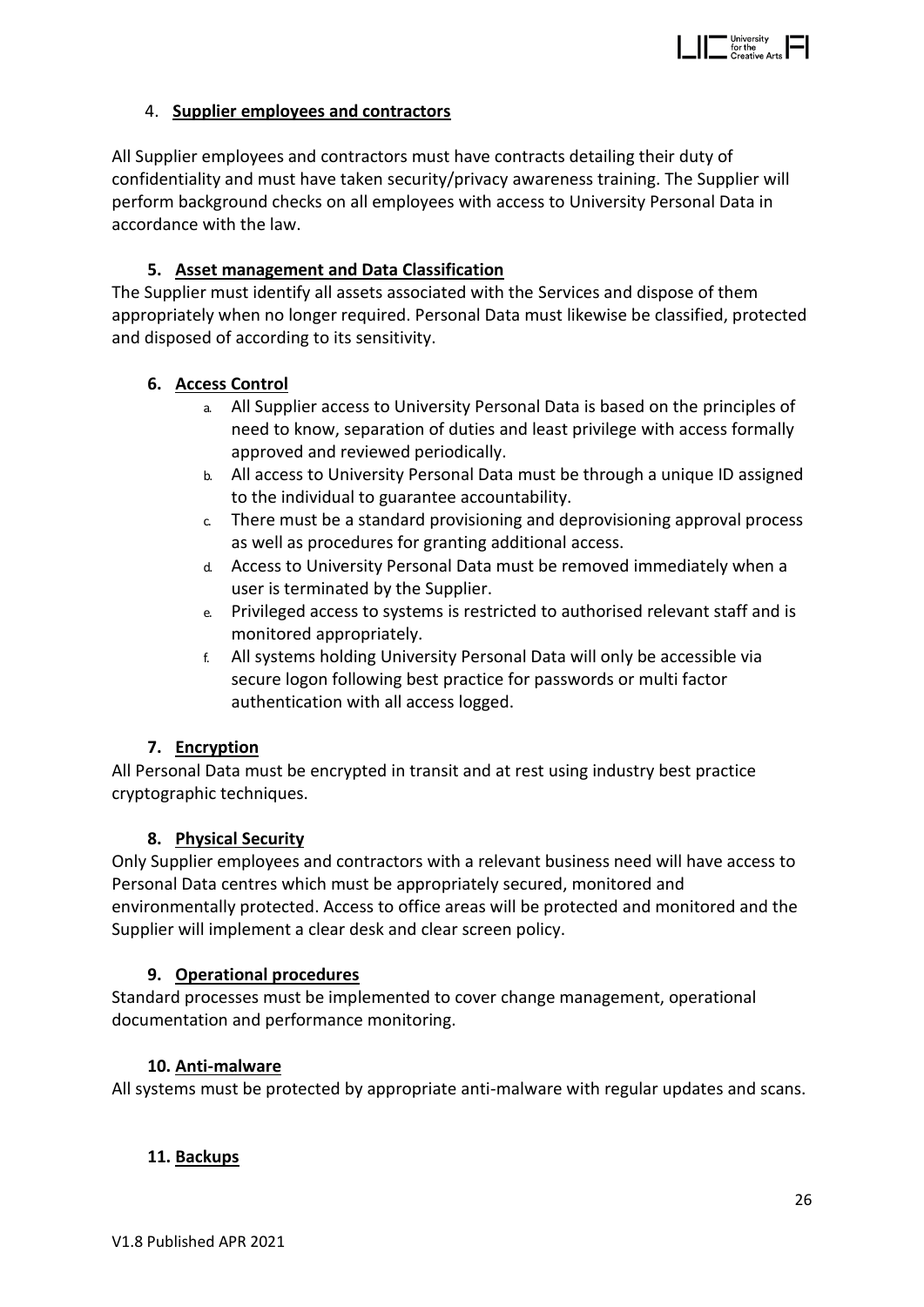

All systems must be backed up regularly and tested for integrity with backups held off site.

# **12. Logging**

Event logs recording user activities, anomalies and faults with alerting by exception must be kept and reviewed regularly with the logs protected from tampering.

# **13. Vulnerability management**

The Supplier will run regular scans and remediate major vulnerabilities in a timely manner. All endpoints must use supported software and be patched regularly at OS, browser and application level for protection from critical vulnerabilities.

# **14. Network Security**

All internal systems must be behind properly configured firewalls with networks logically segmented and internal controls to alert for anomalous network behaviour.

# **15. Application Security**

Where the Supplier develops applications for the University this must be to a defined software development life cycle with security baked in and following OWASP or similar best practices. There must be separation between test, staging and production environments and all code must be scanned with major and critical vulnerabilities remediated before going into production.

# **16. Vendor Management**

The Supplier will perform continued due diligence on any 3rd party they contract with that will have access to University Personal Data to ensure they materially meet these controls.

# **17. Supplier obligations**

The Supplier will enter into a mutual Non-Disclosure Agreement with the University. At termination, the Supplier will promptly destroy any University Personal Data (excepting Personal Data required to be retained for regulatory reasons) or return it in a convenient machine-readable format at the discretion of the University.

# **18. Incident Management**

The Supplier must have procedures in place for managing and escalating security related incidents. In the event of a confirmed or strongly suspected breach involving University Personal Data, the Supplier will inform the University no later than 48 hours after becoming aware of the breach.

# **19. Business Continuity and Disaster Recovery**

The Supplier must have business continuity and disaster recovery plans in place which have been tested regularly and includes risk-based contingencies.

# **20. Compliance**

The Supplier will comply with all legal, regulatory and contractual obligations related to security. University for the Creative Arts Terms and Conditions for the Supply of Goods and **Services**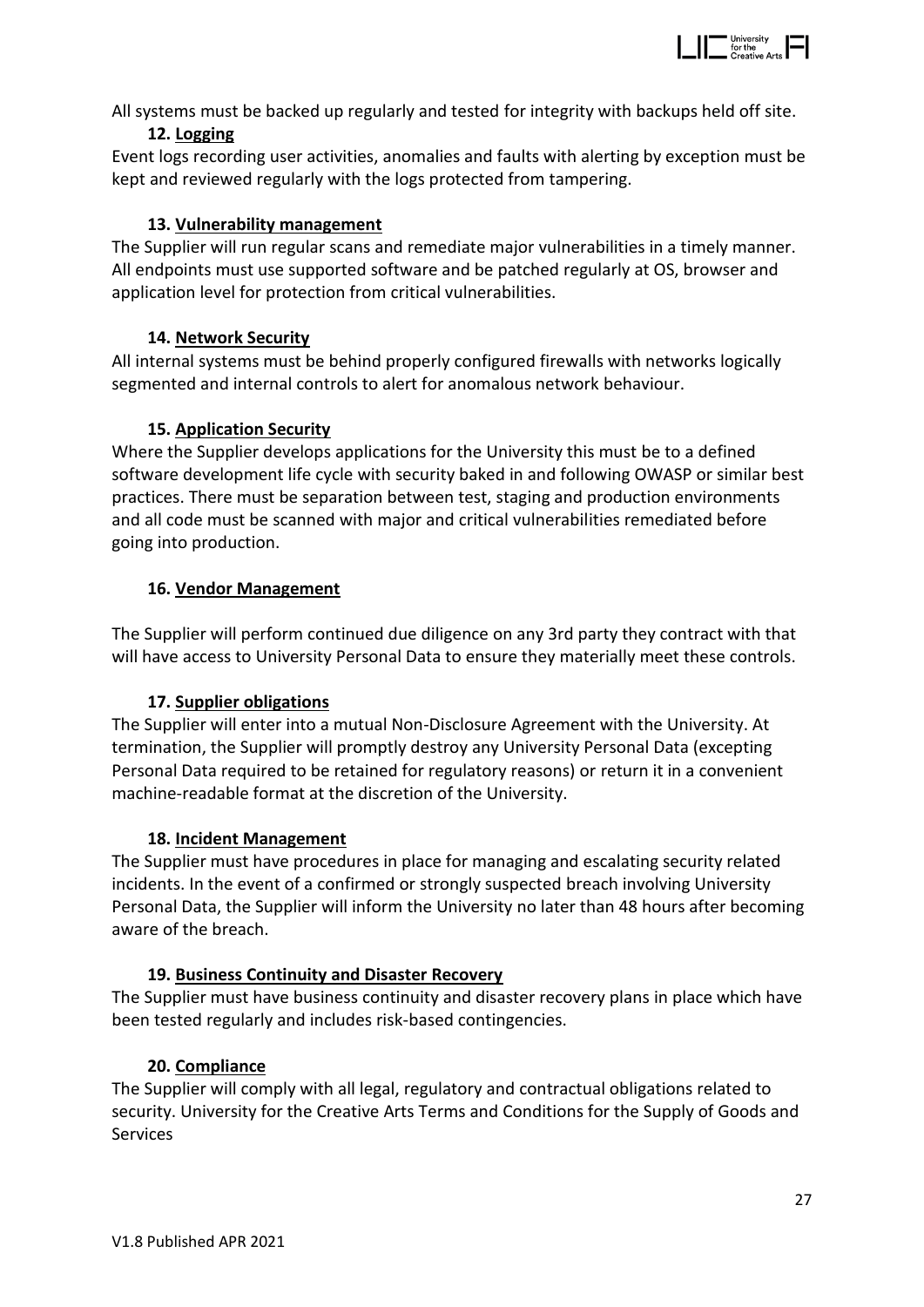

## **SCHEDULE 2 INTERPRETATION (INTERPRETATION)**

**Throughout these conditions the below words have the meanings stated in schedule 1:**

**Authorised by UCA** means authorised or approved by UCA for that purpose.

**Contract** means the contract signed between the Supplier and the University upon the Supplier's acceptance of the Purchase Order and governed by these Conditions

**Deliverables** means any document, report, software, designs, other material, data, works, information or other output (tangible or intangible) developed and supplied to the University by the Supplier as part of the Services (but excluding Goods)

**Delivery** has the meaning given in Clause 5.4

**Delivery Address** means the delivery address stated in the Purchase Order

**UK GDPR** is the General Data Protection Regulations 2016/679 and includes all statutory or subordinate legislation forming part thereof, in support of or supplementary to those regulations.

**Goods** means the materials, merchandise or other goods as set out in the Purchase Order

**Intellectual Property Rights (IPR)** means service marks, trademarks, domain names, goodwill, copyright, moral rights, rights in inventions, database rights, rights in designs, confidential information, rights in computer software (including the object and source codes), know-how and all or any other intellectual property rights whether or not capable of registration and whether subsisting in the United Kingdom or any other part of the world

**Key Personnel** means the persons (if any) listed as the key personnel in the Purchase Order

**Purchase Order** means the University's written order for goods and/or services, completed uniquely numbered and accompanied by any ancillary documents relating to such order

**Policies** has the meaning given in Clause 11.2

**Price** means the total charge for the Goods and/or Services as set out in the Purchase Order

**Purchasing Consortium** means such purchasing consortium as the University may notify to the Supplier from time to time

**Service Levels** means any specific service standards agreed in relation to the contract or Purchase Order, whether under a service level agreement and/or as otherwise agreed in writing (and including any key performance indicators (KPIs)) to which the Services are to be provided (if any)